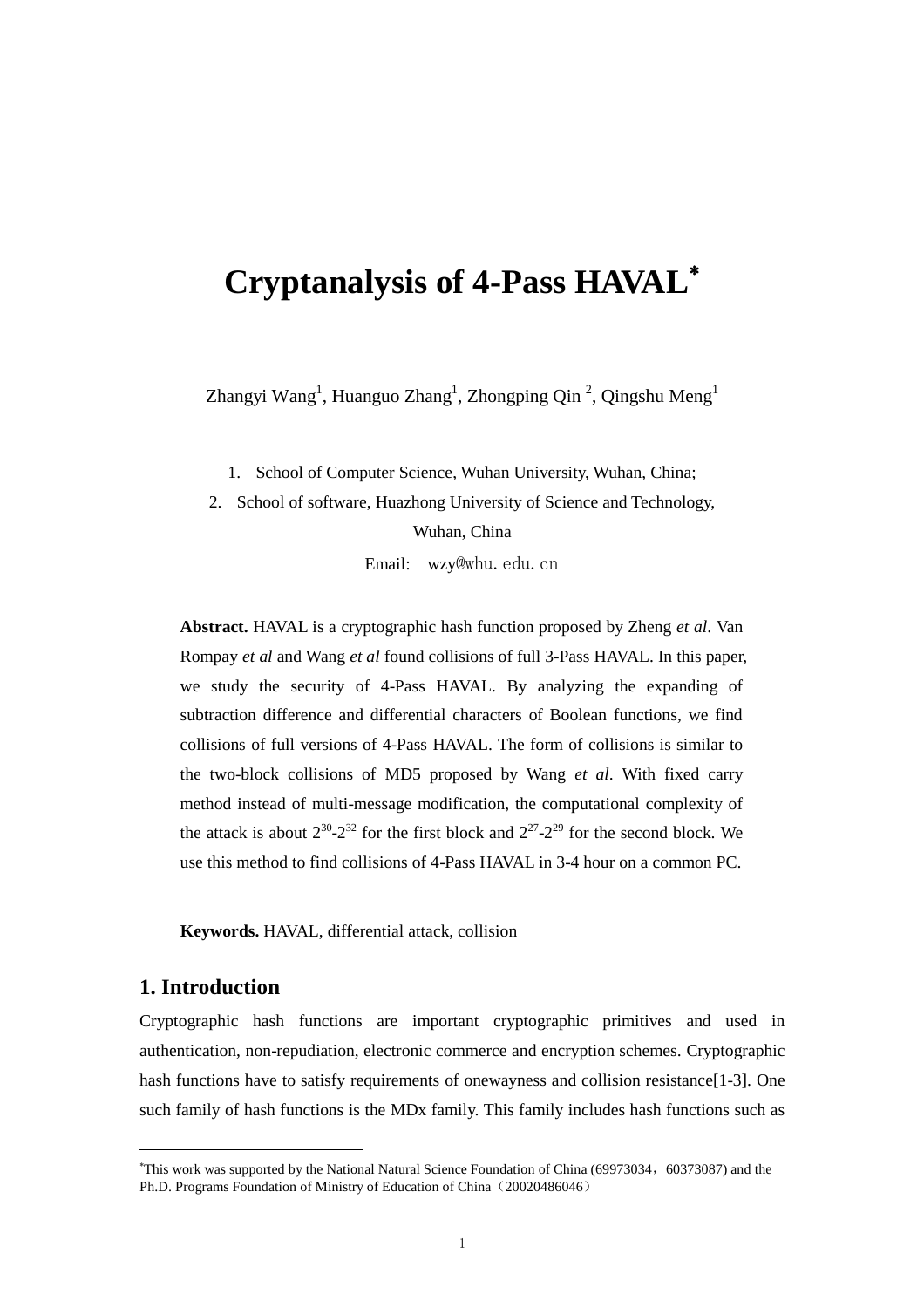MD5, SHA and HAVAL.

HAVAL [2] is a cryptographic hash function proposed by Zheng *et al* in 1992. HAVAL compresses a message of arbitrary length into a hash value of 128,160,192,224, or 256 bits. The specification of HAVAL allows for a trade-off between efficiency and security margin by means of a parameter, the number of passes, which can be chosen equal to 3,4,or 5. Her *et al* [4], Kasselman *et al* [5], Park *et al* [6] found collisions when the number of passes is reduced to two. Yoshida *et al* [7] gave a theoretic differentials attack with probabilities  $>2^{125}$  for the full 4-Pass HAVAL and  $>2^{168}$  for the full 5-Pass HAVAL. Van Rompay *et al* [8] found collisions of full 3-Pass HAVAL in ASIACRYPT2003 while the complexity is about  $2^{29}$ . In 2004, Wang *et al* [9] proposed another attack to full 3-Pass HAVAL which only need 2<sup>7</sup> computations of 3-Pass HAVAL.

In this paper we show a cryptanalysis of full version of 4-Pass HAVAL, using the correct initial value as specified for the algorithm. This attack also works for all possible output lengths of the algorithm. The form of collisions is similar to the two-block collisions of MD5 proposed by Wang *et al* [10]. The computational complexity of the attack is about  $2^{30}$ - $2^{32}$  for the first block and  $2^{27}$ - $2^{29}$  for the second block with fixed carry method instead of multi-message modification. We use this method to collisions of 4-Pass HAVAL in 3-4 hour using a common PC.

**Note: An attack on 4 and 5 passes of Haval was presented at FSE 2006 (FSE 2006 : "Cryptanalysis of the Full HAVAL with 4 and 5 Passes" by H.Yu, X.Wang, A.Yun, and S.Park) , which provides a stronger attack on HAVAL than this paper.**

**We were ill-informed about the result already obtained on FSE2006 as well as the specific method of this research when independently carrying on our research. In fact until now we still can't retrieve the corresponding abstract or the full text document from the FSE2006 homepage and the LNCS database of Springer Press.**

**Though acknowledging that the publication of the result on FSE2006 is prior to ours and the specific attack result is also superior to ours, we are still willing to share our method in this paper with everyone on eprint. My email address: wzy@whu.edu.cn**

## **2. Description of HAVAL**

The hash function HAVAL is defined as an iteration of a compression function as follows:  $H_0 = IV$ ,  $H_j = HAVAL(H_{j-1}, M_j)$ , where  $1 \le j \le t$ . The message is divided into *t* blocks  $M_i$  of 1024 bits each. The 256 bits input is loaded into eight registers  $(A, B, C, D, E, F, G, H)$ and the 1024 bits message block  $M_i$  is divided into 32 words  $\{X_0, X_1, \ldots, X_{31}\}\$ . The compression function of HAVAL is composed of addition mod  $2^{32}$ , Boolean functions and shift rotation. The processing of 4-Pass HAVAL involves 128 steps, and each step performs above three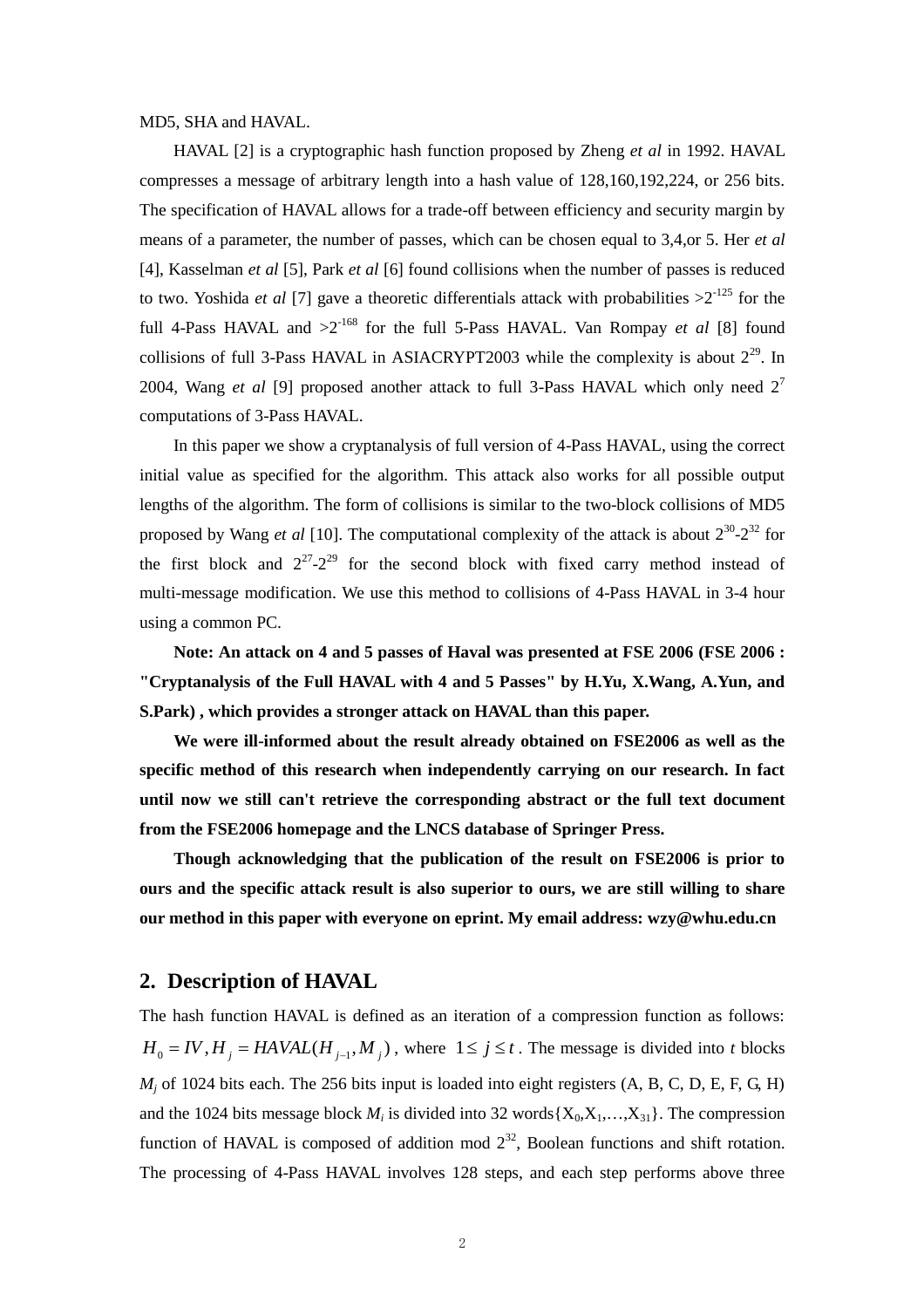basic operations.

For description convenience, we use following notation:

1.  $(A_i, B_i, C_i, D_i, E_i, F_i, G_i, H_i)$  respectively denote the outputs of the i-th step,  $i \in [0,127]$ ;

2.  $X_{i,j}$  represent the j-th bit of  $X_i$ , where the least significant bit is the 0-th bit, the most significant bit is the 31-th bit ;

3.  $X_{i,(j,k)}$  denotes keep from the j-th to k-th bit of  $X_i$ , other bits set to 0. Then the whole 32 bit of  $X_i$  can be represented as composing of blocks, for example:  $X_i = X_{i,(31,k)} + X_{i,(k-1,0)}$ ;

4.  $X_{i,[j,k]}$  denotes the j-th,  $(j+1)$ -th,...,  $(k-1)$ -th, k-th bit of  $X_i$ ;

5.  $X^{\gg k}$  denotes the result of shift-right rotation of X (32 bits).

For example the first step of the compression function update the value of the A register in the following manner:

 $A_0 = F_1$  (IV-B, IV-C, IV-D, IV-E, IV-F, IV-G, IV-H)<sup> $>7$ </sup> + IV-A<sup> $>11$ </sup> +X<sub>0</sub>, where  $F_i$  is a Boolean function used in the *i*-th pass.

## **3. Differential Analysis of HAVAL**

For the 4-Pass HAVAL, four functions are employed by each pass, and each pass has a different permutation on coordinates. The differential characters of Boolean functions with permutation in each pass are list as follows: '0'denotes input without difference, '1'denotes input with difference, and  $\Delta F_i$  denote output differential. For example:

 $\Delta F_1(0, 0, 0, 0, 0, 0, 1) = F_1(x_6, x_5, x_4, x_3, x_7, x_1, x_0) \oplus F_1(x_6, x_5, x_4, x_3, x_7, x_1, x_0 \oplus 1)$ 

#### **Pass1:**

$$
f_1(x_6, x_5, x_4, x_3, x_2, x_1, x_0) = x_1 x_4 \oplus x_2 x_5 \oplus x_3 x_6 \oplus x_0 x_1 \oplus x_0
$$
  

$$
\phi_{4,1}(x_6, x_5, x_4, x_3, x_2, x_1, x_0) = (x_2, x_6, x_1, x_4, x_5, x_3, x_0)
$$

the composition of  $f_1$  and  $\phi_{4,1}$  is  $F_1 = f_1 \circ \phi_{4,1}$ , then

 $F_1(x_6, x_5, x_4, x_3, x_2, x_1, x_0) = f_1(\phi_{4,1}(x_6, x_5, x_4, x_3, x_2, x_1, x_0)) = x_1x_3 \oplus x_5x_6 \oplus x_2x_4 \oplus x_0x_3 \oplus x_0$ The differential characters of  $F_1 = f_1 \circ \phi_{4,1}$  is:

$$
\Delta F_1(0,0,0,0,0,0,1) = x_3 \oplus 1 \qquad \Delta F_1(0,0,0,0,0,1,0,1) = x_3 \oplus x_4 \oplus 1
$$
  
\n
$$
\Delta F_1(0,0,0,0,0,0,1,0) = x_3 \qquad \Delta F_1(0,0,0,0,1,0,1,0) = x_0 \oplus x_1 \oplus x_3 \oplus 1
$$
  
\n
$$
\Delta F_1(0,0,0,0,0,0,0,0) = x_4 \qquad \Delta F_1(0,0,1,0,1,0,0) = x_2 \oplus x_4 \oplus 1
$$
  
\n
$$
\Delta F_1(0,0,0,0,0,0,0) = x_0 \oplus x_1 \qquad \Delta F_1(0,1,0,1,0,0,0) = x_0 \oplus x_1 \oplus x_6
$$
  
\n
$$
\Delta F_1(0,0,1,0,0,0,0,0) = x_2 \qquad \Delta F_1(1,0,1,0,0,0,0) = x_2 \oplus x_5
$$
  
\n
$$
\Delta F_1(1,0,0,0,0,0,0,0) = x_5 \qquad \Delta F_1(1,0,1,0,0,0,0) = x_2 \oplus x_5
$$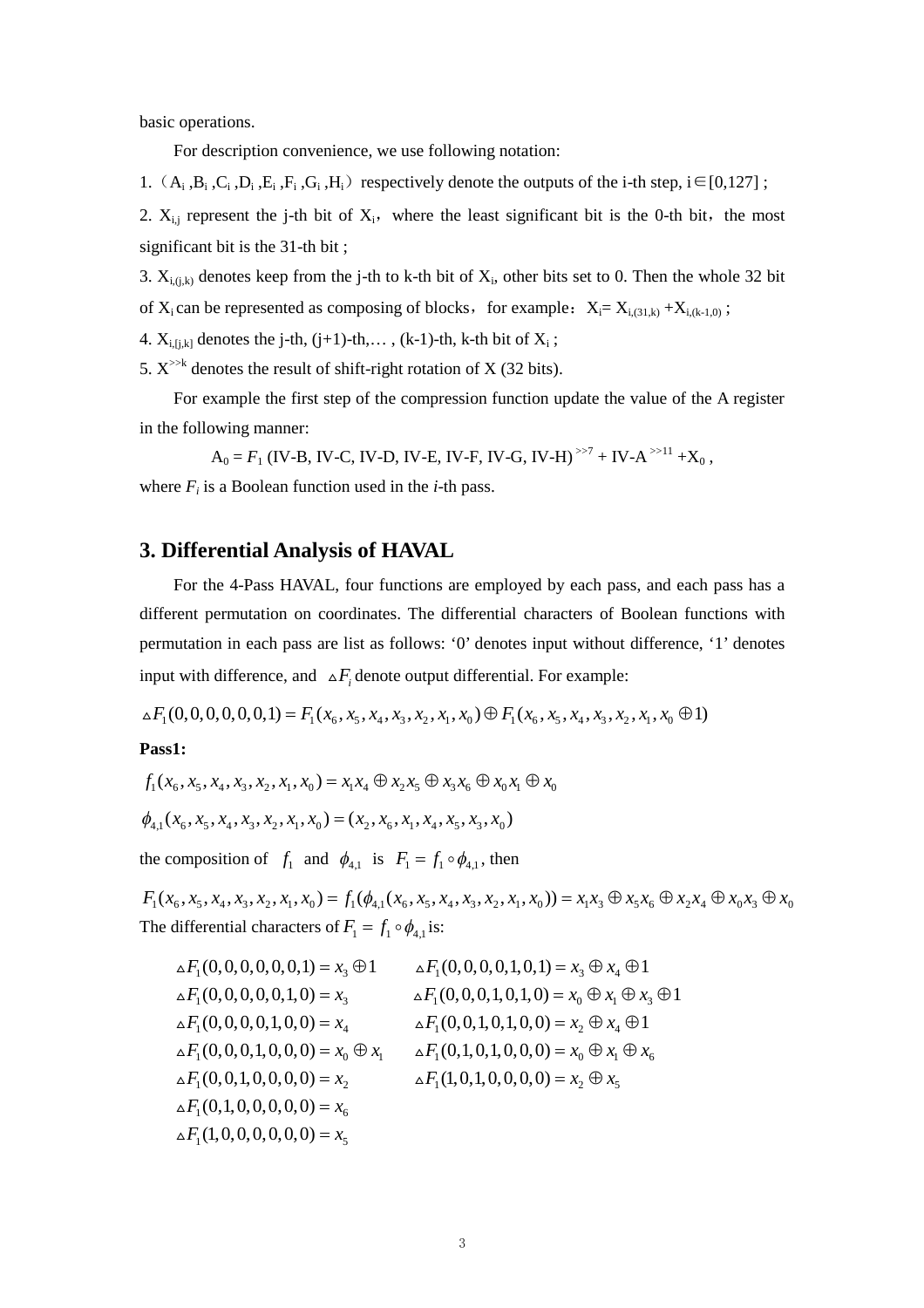**Pass2:**

$$
f_2(x_6, x_5, x_4, x_3, x_2, x_1, x_0) = x_1x_2x_3 \oplus x_2x_4x_5 \oplus x_1x_2 \oplus x_1x_4 \oplus x_2x_6 \oplus x_3x_5 \oplus x_4x_5 \oplus x_0x_2 \oplus x_0
$$
  

$$
\phi_{4,2}(x_6, x_5, x_4, x_3, x_2, x_1, x_0) = (x_3, x_5, x_2, x_0, x_1, x_6, x_4)
$$

the composition of  $f_2$  and  $\phi_{4,2}$  is  $F_2 = f_2 \circ \phi_{4,2}$ , then

$$
F_2(x_6, x_5, x_4, x_3, x_2, x_1, x_0) = f_2(\phi_{4,2}(x_6, x_5, x_4, x_3, x_2, x_1, x_0))
$$
  
=  $x_0x_1x_6 \oplus x_1x_2x_5 \oplus x_1x_6 \oplus x_2x_6 \oplus x_1x_3 \oplus x_0x_5 \oplus x_2x_5 \oplus x_1x_4 \oplus x_4$ 

The differential characters of  $F_2 = f_2 \circ \phi_{4,2}$  is:

$$
\Delta F_2(0,0,0,0,0,0,1) = x_1 x_6 \oplus x_5
$$
  
\n
$$
\Delta F_2(0,0,0,0,0,1,0) = x_0 x_6 \oplus x_2 x_5 \oplus x_3 \oplus x_4 \oplus x_6
$$
  
\n
$$
\Delta F_2(0,0,0,0,1,0,0) = x_1 x_5 \oplus x_5 \oplus x_6
$$
  
\n
$$
\Delta F_2(0,0,0,1,0,0,0) = x_1
$$
  
\n
$$
\Delta F_2(0,0,1,0,0,0,0) = x_1 \oplus 1
$$
  
\n
$$
\Delta F_2(0,1,0,0,0,0,0) = x_1 x_2 \oplus x_0 \oplus x_2
$$
  
\n
$$
\Delta F_2(1,0,0,0,0,0,0) = x_0 x_1 \oplus x_1 \oplus x_2
$$

**Pass3:**

$$
f_3(x_6, x_5, x_4, x_3, x_2, x_1, x_0) = x_1x_2x_3 \oplus x_1x_4 \oplus x_2x_5 \oplus x_3x_6 \oplus x_0x_3 \oplus x_0
$$
  

$$
\phi_{4,3}(x_6, x_5, x_4, x_3, x_2, x_1, x_0) = (x_1, x_4, x_3, x_6, x_0, x_2, x_5)
$$

the composition of  $f_3$  and  $\phi_{4,3}$  is  $F_3 = f_3 \circ \phi_{4,3}$ , then

 $F_3(x_6, x_5, x_4, x_3, x_2, x_1, x_0) = f_3(\phi_{4,3}(x_6, x_5, x_4, x_3, x_2, x_1, x_0))$  $= x_0 x_2 x_6 \oplus x_2 x_3 \oplus x_0 x_4 \oplus x_1 x_6 \oplus x_5 x_6 \oplus x_5$ 

The differential characters of  $F_3 = f_3 \circ \phi_{4,3}$  is:

$$
\Delta F_3(0,0,0,0,0,0,1) = x_2 x_6 \oplus x_4
$$
  
\n
$$
\Delta F_3(0,0,0,0,0,1,0) = x_6
$$
  
\n
$$
\Delta F_3(0,0,0,0,0,1,0,0) = x_0 x_6 \oplus x_3
$$
  
\n
$$
\Delta F_3(0,0,0,0,1,0,0,0) = x_2
$$
  
\n
$$
\Delta F_3(0,0,1,0,0,0,0) = x_0
$$
  
\n
$$
\Delta F_3(0,1,0,0,0,0,0) = x_6 \oplus 1
$$
  
\n
$$
\Delta F_3(1,0,0,0,0,0,0) = x_0 x_2 \oplus x_1 \oplus x_5
$$

#### **Pass4:**

 $f_4(x_6, x_5, x_4, x_3, x_2, x_1, x_0) = x_1 x_2 x_3 \oplus x_2 x_4 x_5 \oplus x_3 x_4 x_6 \oplus x_4 x_7$  $x_1 x_4 \oplus x_2 x_6 \oplus x_3 x_4 \oplus x_3 x_5 \oplus x_3 x_6 \oplus x_4 x_5 \oplus x_4 x_6 \oplus x_0 x_4 \oplus x_0$ 

 $\phi_{4,4}$   $(x_6, x_5, x_4, x_3, x_2, x_1, x_0) = (x_6, x_4, x_0, x_5, x_2, x_1, x_3)$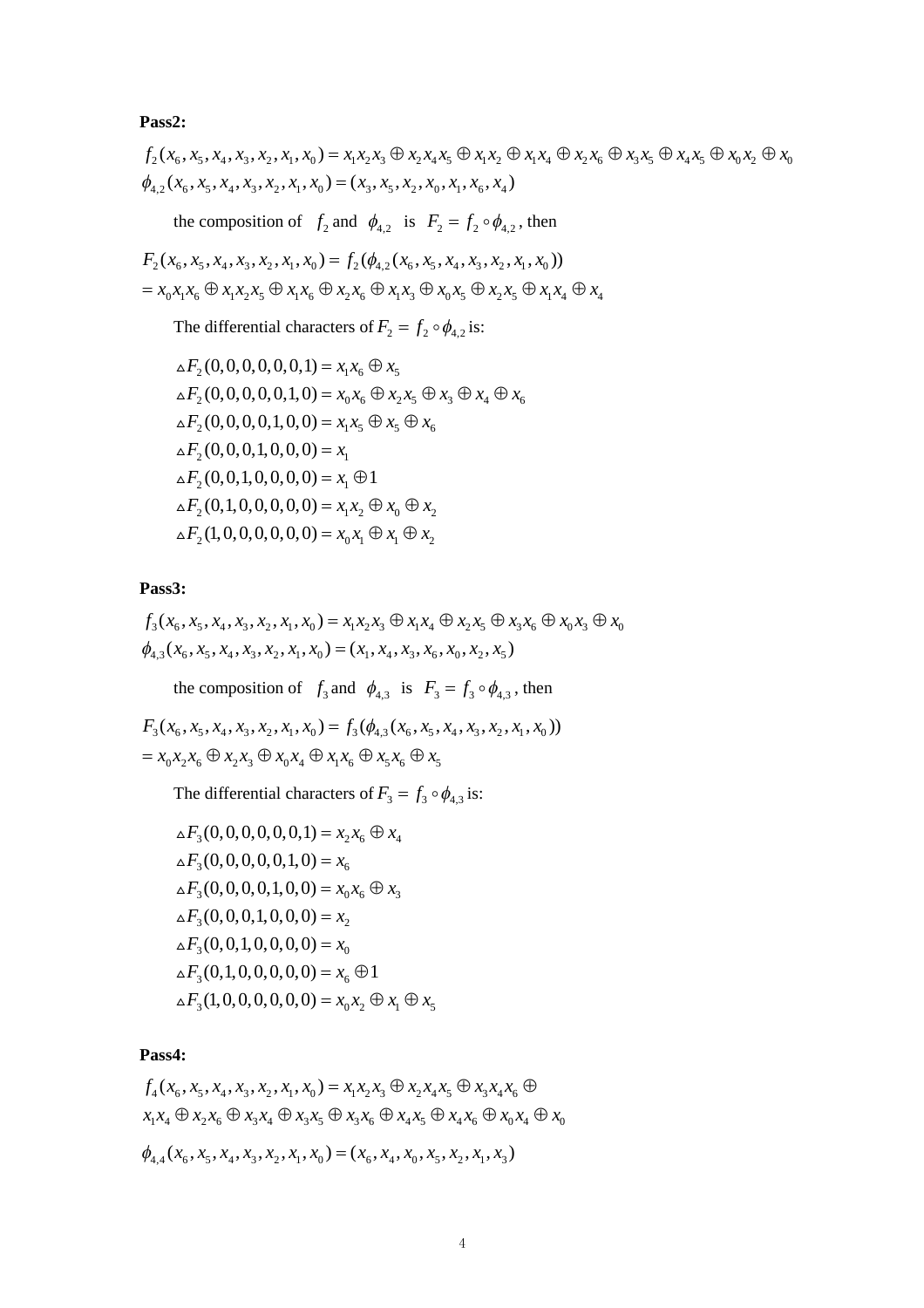the composition of  $f_4$  and  $\phi_{4,4}$  is  $F_4 = f_4 \circ \phi_{4,4}$ , then

$$
F_4(x_6, x_5, x_4, x_3, x_2, x_1, x_0) = f_4(\phi_{4,4}(x_6, x_5, x_4, x_3, x_2, x_1, x_0))
$$
  
=  $x_1x_2x_5 \oplus x_0x_2x_4 \oplus x_0x_5x_6 \oplus x_0x_1 \oplus x_2x_6 \oplus x_0x_5 \oplus x_4x_5$   
 $x_4x_5 \oplus x_5x_6 \oplus x_0x_4 \oplus x_0x_6 \oplus x_0x_3 \oplus x_3$ 

The differential characters of  $F_4 = f_4 \circ \phi_{4,4}$  is:

$$
\Delta F_4(0,0,0,0,0,0,1) = x_2 x_4 \oplus x_5 x_6 \oplus x_1 \oplus x_3 \oplus x_4 \oplus x_5 \oplus x_6
$$
  
\n
$$
\Delta F_4(0,0,0,0,0,1,0) = x_2 x_5 \oplus x_0
$$
  
\n
$$
\Delta F_4(0,0,0,0,0,1,0,0) = x_1 x_5 \oplus x_0 x_4 \oplus x_6
$$
  
\n
$$
\Delta F_4(0,0,0,0,1,0,0,0) = x_0 \oplus 1
$$
  
\n
$$
\Delta F_4(0,0,1,0,0,0,0) = x_0 x_2 \oplus x_0 \oplus x_5
$$
  
\n
$$
\Delta F_4(0,1,0,0,0,0,0) = x_1 x_2 \oplus x_0 x_6 \oplus x_0 \oplus x_4 \oplus x_6
$$
  
\n
$$
\Delta F_4(1,0,0,0,0,0,0) = x_0 x_5 \oplus x_0 \oplus x_2 \oplus x_5
$$
  
\n
$$
\Delta F_4(0,0,0,0,0,1,0,1) = x_0 x_4 \oplus x_2 x_4 \oplus x_1 x_5 \oplus x_5 x_6 \oplus x_1 \oplus x_3 \oplus x_5
$$

## **4. Differential Attack on 4**-**Pass HAVAL**

The original initial value *IV* of HAVAL is:

 $IV = 243f6a8885a308d313198a2e03707344a4093822299f31d0082efa98ec4e6c89$ We select a collision differential with two iterations as follows:

$$
H_0 = IV, H_1 = HAVAL(H_0, M_1), H_2 = HAVAL(H_1, M_2)
$$
  
\n
$$
H_0' = IV, H_1' = HAVAL(H_0', M_1'), H_2' = HAVAL(H_1', M_2')
$$
  
\n
$$
\Delta H_0 = 0 \rightarrow \Delta H_1 = (0, 0, 0, 0, 2^{31}, 0, 2^{31}, 0) \rightarrow \Delta H_2 = 0
$$
, where  $\Delta H_i = H_i' - H_i$ 

The first block input differential is  $\Delta X_8 = +2^{10}$ ,  $\Delta X_{16} = 2^{31}$ , and the second block input differential is  $\Delta X_8 = -2^{10}$ ,  $\Delta X_{16} = 2^{31}$ . The detail differential path is list in Table1 and Table2:

For the each block, there are two inner collisions: inner collision I (step8-47 for the first block and step0-47 for the second block) and inner collision II (step70-78), and one inner near-collision: step116-step127. The final near-collision in step127 of second block is turned to full collision with the feed-forward of the initial difference.

To construct inner collision II in pass3,  $\Delta X_8 = \pm 2^{10}$  and  $\Delta X_{16} = 2^{31}$  are chosen. Since  $\Delta X_8 = \pm 2^{10}$  in step70 produce difference  $\Delta G_{70} = \pm 2^{10}$ ,  $\Delta X_{16} = 2^{31}$  will eliminate the difference:  $\Delta G_{78} = (\Delta G_{70} = \pm 2^{10})^{5 \times 11} + \Delta X_{16} = \pm 2^{31} + 2^{31} = 0 \mod 2^{32}.$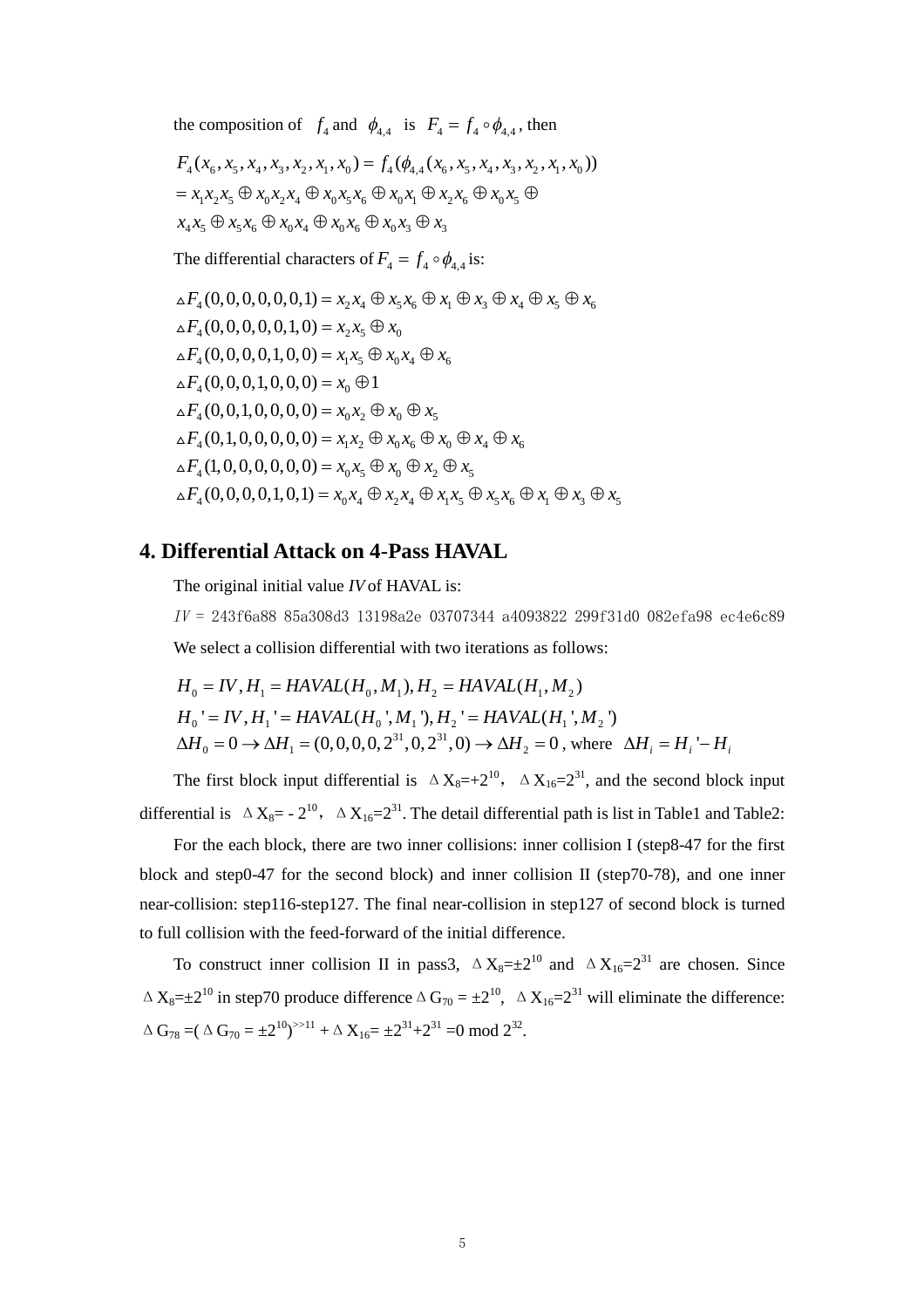| Pass           | Step      | Message                                             | Boolean                      | <b>Table1.</b> The Diriciclinal I am for the I fist Drock<br>Output register differential                                                       |                           |  |  |
|----------------|-----------|-----------------------------------------------------|------------------------------|-------------------------------------------------------------------------------------------------------------------------------------------------|---------------------------|--|--|
| 1              | 8         | $\Delta$ $\mathrm{X}_{8}$ $\!\!=$ $\!\!+\!\!2^{10}$ | $\Delta F_1=0$               | $\Delta A_8 = +2^{11} - 2^{10}$                                                                                                                 |                           |  |  |
|                | 9         | $\boldsymbol{0}$                                    | $\Delta F_1 = 0$             | $\Delta B_9=0$                                                                                                                                  |                           |  |  |
|                | 10        | $\boldsymbol{0}$                                    | $\Delta F_1 = 0$             | $\Delta C_{10}=0$                                                                                                                               |                           |  |  |
|                | 11        | $\overline{0}$                                      | $\Delta F_1 = 0$             | $\Delta$ D <sub>11</sub> =0                                                                                                                     |                           |  |  |
|                | 12        | $\overline{0}$                                      | $\Delta F_1=0$               |                                                                                                                                                 |                           |  |  |
|                | 13        | $\boldsymbol{0}$                                    | $\Delta F_1 = -2^{11}$       | $\frac{\Delta E_{12}=0}{\Delta F_{13}= -2^7 + 2^6 + 2^5 + 2^4}$                                                                                 |                           |  |  |
|                | 14        | $\boldsymbol{0}$                                    | $\Delta\,F_1 = -2^4$         |                                                                                                                                                 |                           |  |  |
|                | 15        | $\overline{0}$                                      | $\Delta F_1 = -2^{29} - 2^7$ | $\frac{\Delta\ G_{14} = -2^{29}}{\Delta\ H_{15} = -2^{25} + 2^{24} + 2^{23} + 2^{22} - 2^0}$                                                    |                           |  |  |
|                | 16        | $\Delta\,X_{16}\!\!=\!\!2^{31}$                     | $\Delta F_1 = -2^7$          | $\Delta A_{16} = 0$                                                                                                                             |                           |  |  |
|                | 17        | $\overline{0}$                                      | $\Delta F_1 = 0$             | $\Delta B_{17} = 0$                                                                                                                             | Inner<br>collision        |  |  |
|                | 18        | $\boldsymbol{0}$                                    | $\Delta F_1 = 0$             | $\Delta C_{18} = 0$                                                                                                                             | I                         |  |  |
|                | 19        | $\boldsymbol{0}$                                    | $\Delta F_1=0$               | $\Delta D_{19} = 0$                                                                                                                             |                           |  |  |
|                | 20        | $\boldsymbol{0}$                                    | $\Delta F_1 = 0$             | $\Delta E_{20} = 0$                                                                                                                             |                           |  |  |
|                | 21        | $\boldsymbol{0}$                                    | $\Delta F_1 = +2^0$          | $\Delta F_{21} = 0$                                                                                                                             |                           |  |  |
|                | 22        | $\boldsymbol{0}$                                    | $\Delta F_1 = +2^{25}$       | $\Delta\; G_{22}=0$                                                                                                                             |                           |  |  |
|                | 23        | $\boldsymbol{0}$                                    | $\Delta\,F_1=0$              | $\overline{\Delta H_{23}} = -2^{21} - 2^{11}$                                                                                                   |                           |  |  |
|                | 24-30     | $\boldsymbol{0}$                                    | $\Delta F_1 = 0$             | $\Delta$ $(\text{A}_{24},\text{B}_{25},\text{C}_{26},\text{D}_{27},\text{E}_{28},\text{F}_{29},\text{G}_{30}){=}0$                              |                           |  |  |
|                | 31        | $\boldsymbol{0}$                                    | $\Delta\,F_1=0$              | $\Delta H_{31} = -2^{10} - 2^{0}$                                                                                                               |                           |  |  |
| 2              | $32 - 38$ | $\overline{0}$                                      | $\Delta F_2 = 0$             | $\Delta$ $({\rm A}_{32}, {\rm B}_{33}, {\rm C}_{34}, {\rm D}_{35}, {\rm E}_{36}, {\rm F}_{37}, {\rm G}_{38})\hspace{-0.03in}=\hspace{-0.03in}0$ |                           |  |  |
|                | 39        | $\frac{\Delta X_{16}=2^{31}}{0}$                    | $\Delta F_2 = 0$             | $\Delta H_{39} = -2^{21}$                                                                                                                       |                           |  |  |
|                | $40 - 46$ |                                                     | $\Delta F_2 = 0$             | $\Delta (A_{40},B_{41},C_{42},D_{43},E_{44},F_{45},G_{46})=0$                                                                                   |                           |  |  |
|                | 47        | $\Delta$ $\overline{X_8} = +2^{10}$                 | $\Delta F_2 = 0$             | $\Delta H_{47} = 0$                                                                                                                             |                           |  |  |
|                |           |                                                     |                              |                                                                                                                                                 |                           |  |  |
| 3              | 70        | $\frac{\Delta X_8 = +2^{10}}{0}$                    | $\Delta F_3 = 0$             | $\Delta G_{70} = +2^{10}$                                                                                                                       | Inner                     |  |  |
|                | 71-77     |                                                     | $\Delta F_3 = 0$             | $\Delta\, (H_{71},\!A_{72},\!B_{73},\!C_{\underline{74}},\!D_{75},\!E_{76},\!F_{77})\!\!=\!\!0$                                                 | collision<br>$\mathbf{I}$ |  |  |
|                | 78        | $\Delta X_{16} = 2^{31}$                            | $\Delta F_3 = 0$             | $\Delta G_{78} = 0$                                                                                                                             |                           |  |  |
|                |           |                                                     |                              |                                                                                                                                                 |                           |  |  |
| $\overline{4}$ | 116       | $\Delta$ $\rm X_8=+2^{10}$                          | $\Delta F_4 = 0$             | $\Delta E_{116} = +2^{10}$                                                                                                                      |                           |  |  |
|                | 116-123   | $\theta$                                            | $\Delta F_4 = 0$             | $\frac{\Delta\left(F_{117},G_{118},H_{119},A_{120},B_{121},C_{122},D_{123}\right)=0}{\Delta\,E_{124}=2^{31}}$                                   | Inner near                |  |  |
|                | 124       | $\boldsymbol{0}$                                    |                              | $\Delta F_4 = 0$                                                                                                                                |                           |  |  |
|                | 125       | $\overline{0}$                                      | $\Delta F_4 = 0$             | $\Delta F_{125} = 0$                                                                                                                            | collision                 |  |  |
|                | 126       | $\Delta\,X_{16}\!\!=\!\!2^{31}$                     | $\Delta F_4 = 0$             | $\Delta G_{126} = 2^{31}$                                                                                                                       |                           |  |  |
|                | 127       | $\overline{0}$                                      | $\Delta F_4 = 0$             | $\Delta H_{127} = 0$                                                                                                                            |                           |  |  |

**Table1.** The Differential Path for the First Block

By analyzing the expanding of subtraction difference, differential characters of Boolean functions, the sufficient conditions for keeping desired path could be obtained. Sufficient conditions for the desired differential path of first block are listed in Table3. Besides the first 15 steps, sufficient conditions for the second block are similar to the first block.

Following three extra conditions in the first block are requested for keeping the differential path of second block:

H=H<sub>127</sub>+IV-H=0(the 31<sup>th</sup> bit); F=F<sub>125</sub>+IV-F=0(the 31<sup>th</sup> bit);

 $(E=E_{124}+IV-E)\neq(G=G_{126}+IV-G)$  (the 31<sup>th</sup> bit)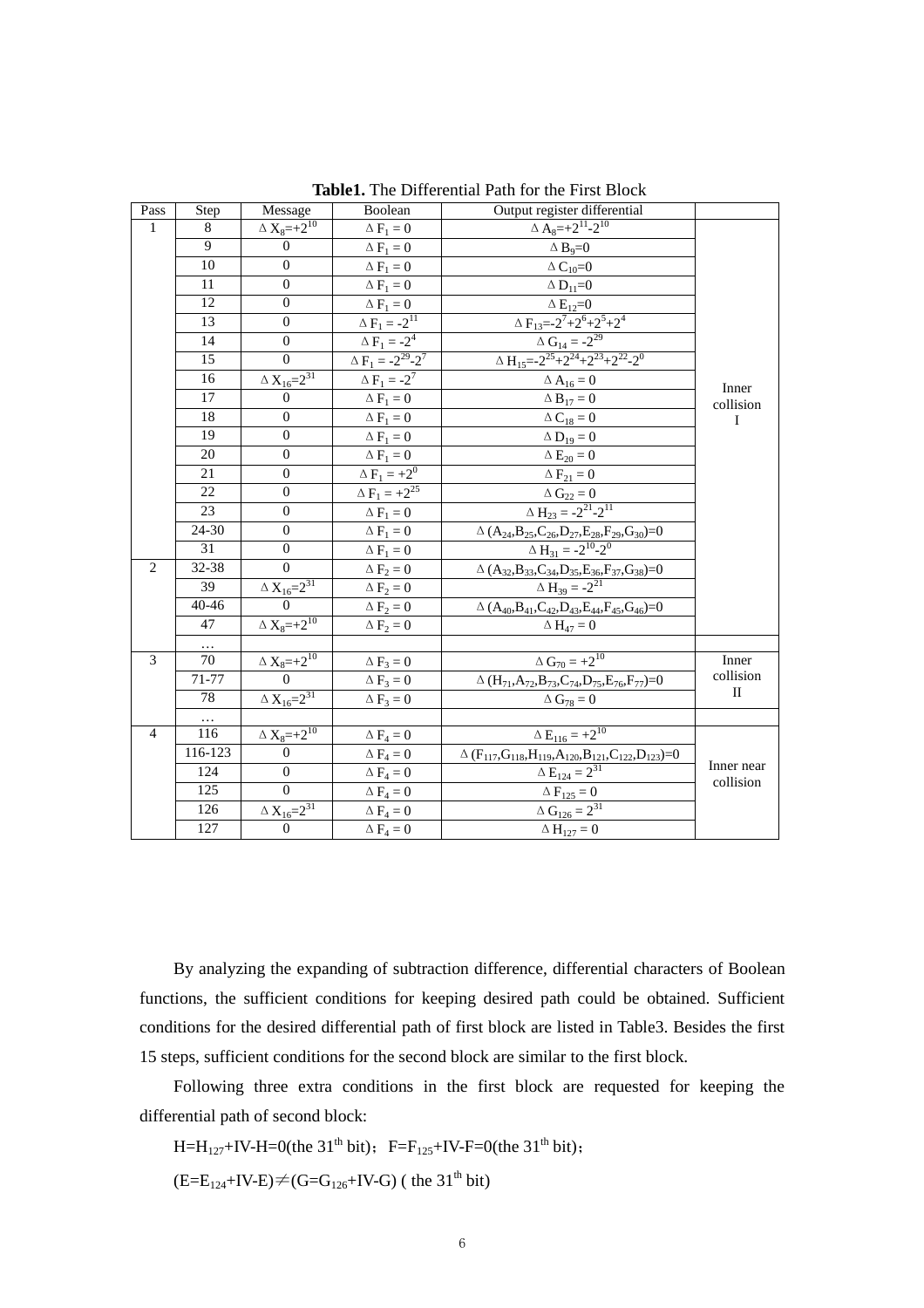| $\mathbf{Pass}$ | Step           | Message                                 | Boolean                           | Output register differential                                                                                                                        |                |  |  |  |
|-----------------|----------------|-----------------------------------------|-----------------------------------|-----------------------------------------------------------------------------------------------------------------------------------------------------|----------------|--|--|--|
| $\mathbf{1}$    | $\theta$       |                                         |                                   | $\Delta A_0=0$                                                                                                                                      |                |  |  |  |
|                 | 1              |                                         |                                   | $\triangle$ B <sub>1</sub> =0                                                                                                                       |                |  |  |  |
|                 | $\overline{2}$ |                                         |                                   | $\Delta C_2=0$                                                                                                                                      |                |  |  |  |
|                 | $\overline{3}$ |                                         |                                   | $\Delta$ D <sub>3</sub> =0                                                                                                                          |                |  |  |  |
|                 | $\overline{4}$ |                                         |                                   | $\Delta E_4 = -2^{20}$                                                                                                                              |                |  |  |  |
|                 | 5              |                                         |                                   | $\overline{\Delta}$ F <sub>5</sub> =0                                                                                                               |                |  |  |  |
|                 | 6              |                                         |                                   | $\Delta G_6 = +2^{20}$                                                                                                                              |                |  |  |  |
|                 | 7              |                                         |                                   |                                                                                                                                                     |                |  |  |  |
|                 | $\overline{8}$ | $\Delta$ $\mathrm{X}_{8}$ =-2 $^{10}$   | $\Delta F_1 = 0$                  | $\frac{\Delta H_7\!\!=\!\!0}{\Delta A_8\!\!=\!\!-2^{16}\!\!+\!\!2^{15}\!\!+\!\!2^{14}\!\!+\!\!2^{13}\!\!+\!\!2^{12}\!\!+\!\!2^{11}\!\!+\!\!2^{10}}$ |                |  |  |  |
|                 | 9              | $\Omega$                                | $\Delta F_1 = 0$                  | $\Delta B_0 = 0$                                                                                                                                    |                |  |  |  |
|                 | 10             | $\boldsymbol{0}$                        | $\Delta F_1 = 0$                  | $\Delta C_{10} = 0$                                                                                                                                 | Inner          |  |  |  |
|                 | 11             | $\boldsymbol{0}$                        | $\Delta F_1=0$                    | $\Delta$ D <sub>11</sub> =0                                                                                                                         | collision      |  |  |  |
|                 | 12             | $\overline{0}$                          | $\Delta\,F_1=+2^{16}$             | $\Delta$ $\rm E_{12}\!\!=\!\!0$                                                                                                                     | Ι              |  |  |  |
|                 | 13             | $\theta$                                | $\Delta F_1 = +2^{11}$            | $\Delta F_{13} = +2^7 - 2^6 - 2^5 - 2^4$                                                                                                            |                |  |  |  |
|                 | 14             | $\boldsymbol{0}$                        | $\Delta F_1 = -2^{16} + 2^4$      | $\Delta G_{14} = +2^{29}$                                                                                                                           |                |  |  |  |
|                 | 15             | $\theta$                                | $\Delta F_1 = +2^{29}+2^7$        | $\Delta H_{15} = +2^{25} - 2^{24} - 2^{23} - 2^{22} + 2^{0}$                                                                                        |                |  |  |  |
|                 | 16             | $\Delta X_{16} = 2^{31}$                | $\Delta F_1 = +2^7$               | $\Delta A_{16} = 0$                                                                                                                                 |                |  |  |  |
|                 | 17             | $\overline{0}$                          | $\Delta F_1 = 0$                  | $\Delta B_{17} = 0$                                                                                                                                 |                |  |  |  |
|                 | 18             | $\mathbf{0}$                            | $\Delta$ $\mathrm{F_1} = 0$       | $\Delta$ $\mathbf{C}_{18}=0$                                                                                                                        |                |  |  |  |
|                 | 19             | $\boldsymbol{0}$                        | $\Delta F_1=0$                    | $\Delta D_{19}=0$                                                                                                                                   |                |  |  |  |
|                 | 20             | $\boldsymbol{0}$                        | $\Delta F_1=0$                    | $\Delta E_{20} = 0$                                                                                                                                 |                |  |  |  |
|                 | 21             | $\boldsymbol{0}$                        | $\Delta F_1 = -2^0$               | $\Delta F_{21} = 0$                                                                                                                                 |                |  |  |  |
|                 | 22             | $\boldsymbol{0}$                        | $\overline{\Delta F}_1 = -2^{25}$ | $\Delta$ $\mathbf{G}_{22}=0$                                                                                                                        |                |  |  |  |
|                 | 23             | $\mathbf{0}$                            | $\Delta F_1 = 0$                  | $\Delta H_{23} = +2^{21} + 2^{11}$                                                                                                                  |                |  |  |  |
|                 | 24-30          | $\boldsymbol{0}$                        | $\Delta F_1 = 0$                  | $\Delta\, (A_{24},\!B_{25},\!C_{26},\!D_{27},\!E_{28},\!F_{29},\!G_{30})\!\!=\!\!0$                                                                 |                |  |  |  |
|                 | 31             | $\boldsymbol{0}$                        | $\Delta F_1 = 0$                  | $\Delta H_{31} = +2^{10} + 2^{0}$                                                                                                                   |                |  |  |  |
| 2               | 32-38          | $\Omega$                                | $\Delta F_2 = 0$                  | $\frac{\Delta (A_{32},B_{33},C_{34},D_{35},E_{36},F_{37},G_{38})=0}{\Delta H_{39}=+2^{21}}$                                                         |                |  |  |  |
|                 | 39             | $\Delta X_{16} = 2^{31}$                | $\Delta F_2 = 0$                  |                                                                                                                                                     |                |  |  |  |
|                 | 40-46          | $\boldsymbol{0}$                        | $\Delta F_2 = 0$                  | $\Delta\, (A_{40},\!B_{41},\!C_{42},\!D_{43},\!E_{44},\!F_{45},\!G_{46})\!\!=\!\!0$                                                                 |                |  |  |  |
|                 | 47             | $\Delta$ $\mathrm{X}_{8}$ =-2 $^{10}$   | $\Delta F_2 = 0$                  | $\Delta H_{47} = 0$                                                                                                                                 |                |  |  |  |
|                 | $\ldots$       |                                         |                                   |                                                                                                                                                     |                |  |  |  |
| 3               | 70             | $\Delta$ $\mathbf{X}_8\!\!=\!\!-2^{10}$ | $\Delta F_3 = 0$                  | $\Delta G_{70} = -2^{10}$                                                                                                                           | Inner          |  |  |  |
|                 | $71 - 77$      | $\overline{0}$                          | $\Delta F_3 = 0$                  | $\Delta \, (H_{71},\!A_{72},\!B_{73},\!C_{74},\!D_{75},\!E_{76},\!F_{77})\!\!=\!\!0$                                                                | collision<br>П |  |  |  |
|                 | 78             | $\Delta X_{16} = 2^{31}$                | $\Delta F_3 = 0$                  | $\Delta\,G_{78}=0$                                                                                                                                  |                |  |  |  |
|                 | $\ldots$       |                                         |                                   |                                                                                                                                                     |                |  |  |  |
| $\overline{4}$  | 116            | $\Delta$ $\mathbf{X}_{8}$ =-2 $^{10}$   | $\Delta F_4 = 0$                  | $\Delta E_{116} = -2^{10}$                                                                                                                          |                |  |  |  |
|                 | $116 - 123$    | $\mathbf{0}$                            | $\Delta$ $F_4=0$                  | $\Delta\left(F_{117},G_{118},H_{119},A_{120},B_{121},C_{122},D_{123}\right)\!\!=\!\!0$                                                              | Inner near     |  |  |  |
|                 | 124            | $\overline{0}$                          | $\Delta F_4 = 0$                  | $\Delta E_{124} = 2^{31}$                                                                                                                           | collision      |  |  |  |
|                 | 125            | $\boldsymbol{0}$                        | $\Delta F_4 = 0$                  | $\Delta F_{125} = 0$                                                                                                                                |                |  |  |  |
|                 | 126            | $\Delta X_{16} = 2^{31}$                | $\Delta F_4 = 0$                  | $\Delta G_{126} = 2^{31}$                                                                                                                           |                |  |  |  |
|                 | 127            | $\mathbf{0}$                            | $\Delta F_4 = 0$                  | $\Delta H_{127} = 0$                                                                                                                                |                |  |  |  |

**Table2.** The Differential Path for the Second Block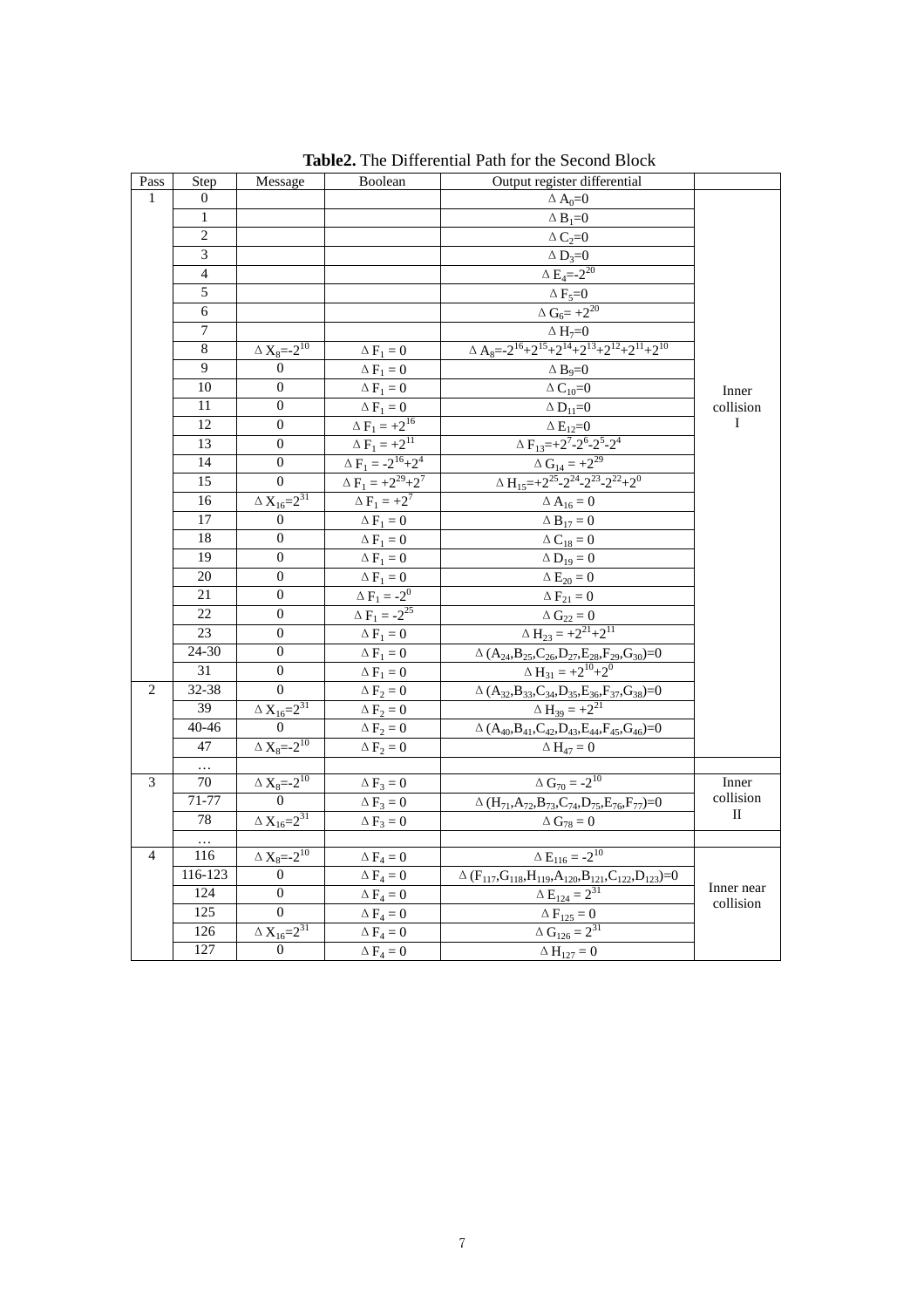| $\Delta F_5 = 0$                                              | $F_{5,[11,10]} = 1$                                                                                                                              |
|---------------------------------------------------------------|--------------------------------------------------------------------------------------------------------------------------------------------------|
| $\Delta$ G <sub>6</sub> =0                                    | $G_{6,[11,10]} = 0$                                                                                                                              |
| $\triangle H_7=0$                                             | $H_{7,[11,10]} = 0, H_{7,4} = 1$                                                                                                                 |
| $\Delta A_8 = +2^{11} - 2^{10}$                               | $A_{8,11} = 0, A_{8,10} = 1, A_{8,4} = 1$                                                                                                        |
| $\triangle$ B <sub>9</sub> =0                                 | $B_{9,29} = 0, B_{9,[11,10]} = 0, B_{9,7} = 0,$                                                                                                  |
| $\Delta$ $C_{10}$ =0                                          | $C_{10,11}=1, C_{10,10}=0, C_{10,[7,5]}=1, C_{10,4}=0$                                                                                           |
| $\Delta$ D <sub>11</sub> =0                                   | $D_{11,29}=0, D_{11,11}=1, D_{11,10}=0, D_{11,7}=1, D_{11,[6,4]}=0$                                                                              |
| $\Delta$ $E_{12}$ = 0                                         | $E_{12,29}=0, E_{12,125,22}=1, E_{12,11}=1, E_{12,17,4}=0, E_{12,0}=1$                                                                           |
| $\Delta F_{13} = -2^7 + 2^6 + 2^5 + 2^4$                      | $F_{13,29}=0, F_{13,[25,22]}=0, F_{13,7}=1, F_{13,[6,4]}=0, F_{13,0}=0$                                                                          |
| $\Delta G_{14} = -2^{29}$                                     | $G_{14,29}=1, G_{14,125,22}=0, G_{14,17,4}=0, G_{14,0}=1$                                                                                        |
| $\Delta H_{15} = -2^{25} + 2^{24} + 2^{23} + 2^{22} - 2^0$    |                                                                                                                                                  |
|                                                               | $\rm H_{15,29}\!\!=\!\!0,\!H_{15,25}\!\!=\!\!1,\!H_{15,[24,22]}\!\!=\!\!0,\!H_{15,[7,4]}\!\!=\!\!0,\!H_{15,0}\!\!=\!\!1$                         |
| $\Delta$ A <sub>16</sub> = 0                                  | $A_{16,29}=0, A_{16,25}=1, A_{16,[24,22]}=0, A_{16,[7,4]}=0, A_{16,0}=0$                                                                         |
| $\Delta$ B <sub>17</sub> = 0                                  | $B_{17,29}=0, B_{17,[25,22]}=0, B_{17,0}=0$                                                                                                      |
| $\Delta$ C <sub>18</sub> $=0$                                 | $C_{18,[25,22]} = 0, C_{18,0} = 0$                                                                                                               |
| $\Delta D_{19}=0$                                             |                                                                                                                                                  |
| $\Delta E_{20}=0$                                             | $E_{20,21}=1, E_{20,11}=1, E_{20,0}=1$                                                                                                           |
| $\Delta F_{21}=0$                                             | $F_{21,25}=1, F_{21,21}=0, F_{21,21}=0$                                                                                                          |
| $\Delta G_{22} = 0$<br>$\Delta H_{23} = -2^{21} - 2^{11}$     | $G_{22,21}=0$ , $G_{22,11}=0$                                                                                                                    |
|                                                               | $H_{23,21}=1, H_{23,11}=1$                                                                                                                       |
| $\Delta (A_{24},B_{25},C_{26},D_{27},E_{28},F_{29},G_{30})=0$ | $A_{24,21}=0, A_{24,11}=0, B_{25,21}=0, B_{25,11}=0, C_{26,21}=0, C_{26,11}=0$                                                                   |
| $\Delta H_{31} = -2 \frac{10}{2} - 2 \frac{1}{2}$             | $H_{31,10}=1, H_{31,0}=1$                                                                                                                        |
| $\Delta$ A <sub>32</sub> = 0                                  | $B_{25}G_{30} \oplus C_{26} = 0$ (the 10 <sup>th</sup> ,0 <sup>th</sup> bit)                                                                     |
| $\Delta B_{33} = 0$                                           | $A_{32}C_{26} \oplus D_{27}G_{30} \oplus C_{26} \oplus E_{28} \oplus F_{29} = 0$ (the $10^{th},0^{th}$ bit)                                      |
| $\Delta C_{34}=0$                                             | $A_{32}E_{28} \oplus D_{27} \oplus E_{28} = 0$ (the 10 <sup>th</sup> ,0 <sup>th</sup> bit)                                                       |
| $\Delta D_{35} = 0$                                           | $B_{33} = 0$ (the 10 <sup>th</sup> ,0 <sup>th</sup> bit)                                                                                         |
| $\Delta E_{36} = 0$                                           | $C_{34} = 1$ (the 10 <sup>th</sup> ,0 <sup>th</sup> bit)                                                                                         |
| $\Delta F_{37} = 0$                                           | $C_{34}D_{35} \oplus C_{34} \oplus E_{36} = 0$ (the 10 <sup>th</sup> ,0 <sup>th</sup> bit)                                                       |
| $\Delta G_{38} = 0$                                           | $E_{36}F_{37} \oplus D_{35} \oplus E_{36} = 0$ (the 10 <sup>th</sup> ,0 <sup>th</sup> bit)                                                       |
| $\Delta H_{39} = -2^{21}$                                     | $H_{39} = 1$ (the 21 <sup>th</sup> bit)                                                                                                          |
| $\Delta A_{40} = 0$                                           | $B_{33}G_{38} \oplus C_{34} = 0$ (the 21 <sup>th</sup> bit)                                                                                      |
| $\Delta$ $\mathbf{B}_{41} = 0$                                | $A_{40}C_{34} \oplus D_{35}G_{38} \oplus C_{34} \oplus E_{36} \oplus F_{37} = 0$ (the 21 <sup>th</sup> bit)                                      |
|                                                               | $A_{40}E_{36} \oplus D_{35} \oplus E_{36} = 0$ (the 21 <sup>th</sup> bit)                                                                        |
| $\Delta C_{42} = 0$                                           | $B_{41} = 0$ (the 21 <sup>th</sup> bit)                                                                                                          |
| $\Delta D_{43} = 0$                                           | $C_{42}$ =1(the 21 <sup>th</sup> bit)                                                                                                            |
| $\Delta$ $E_{44} = 0$                                         |                                                                                                                                                  |
| $\Delta F_{45} = 0$                                           | $C_{42}D_{43} \oplus C_{42} \oplus E_{44} = 0$ (the 21 <sup>th</sup> bit)                                                                        |
| $\Delta G_{46} = 0$                                           | $E_{44}F_{45} \oplus D_{43} \oplus E_{44} = 0$ (the 21 <sup>th</sup> bit)                                                                        |
| $\Delta H_{47} = 0$                                           |                                                                                                                                                  |
|                                                               |                                                                                                                                                  |
| $\Delta G_{70} = +2^{10}$                                     | $G_{70} = 0$ (the 10 <sup>th</sup> bit)                                                                                                          |
| $\Delta (H_{71},A_{72},B_{73},C_{74},D_{75},E_{76},F_{77})=0$ | $A_{64}=1, B_{65}=0, C_{66}=1, E_{68}=1, F_{69}=1,$                                                                                              |
|                                                               | $H_{71}=0, A_{72}=1, C_{74}=0, D_{75}=0$ (the 10 <sup>th</sup> bit)                                                                              |
| $\Delta E_{116} = +2^{10}$                                    | $E_{116} = 0$ (the 10 <sup>th</sup> bit)                                                                                                         |
|                                                               |                                                                                                                                                  |
| $\Delta F_{117} = 0$                                          | $A_{112}C_{114} \oplus G_{110}H_{111} \oplus D_{115} \oplus B_{113} \oplus A_{112} \oplus H_{111} \oplus G_{110} = 0$ (the 10 <sup>th</sup> bit) |
| $\Delta$ $\mathbf{G}_{118}=0$                                 | $A_{112}D_{115} \oplus F_{117} = 0$ (the 10 <sup>th</sup> bit)                                                                                   |
| $\Delta H_{119}=0$                                            | $B_{113}F_{117} \oplus C_{114}G_{118} \oplus A_{112} = 0$ (the 10 <sup>th</sup> bit)<br>$H_{119}$ =1(the 10 <sup>th</sup> bit)                   |
| $\Delta A_{120} = 0$                                          |                                                                                                                                                  |
| $\Delta B_{121} = 0$                                          | $\overline{A_{120}G}_{118}$ $\oplus$ $A_{120}$ $\oplus$ $D_{115}$ =0(the 10 <sup>th</sup> bit)                                                   |
| $\Delta C_{122}=0$                                            | $A_{120} \oplus B_{121}D_{115} \oplus B_{121} \oplus F_{117} \oplus D_{115} = 0$ (the 10 <sup>th</sup> bit)                                      |
| $\Delta D_{123} = 0$                                          | $C_{122}F_{117} \oplus C_{122} \oplus A_{120} \oplus F_{117} = 0$ (the 10 <sup>th</sup> bit)                                                     |
| $\Delta E_{124} = 2^{\overline{31}}$                          |                                                                                                                                                  |
| $\Delta F_{125} = 0$                                          | $A_{120}C_{122} \oplus G_{118}H_{119} \oplus D_{123} \oplus B_{121} \oplus A_{120} \oplus H_{119} \oplus G_{118} = 0 (the 31th bit)$             |
| $\Delta G_{126} = 2^{31}$                                     | $A_{120}D_{123} \oplus F_{125} = 0$ (the 31 <sup>th</sup> bit)                                                                                   |
| $\Delta H_{127} = 0$                                          | $B_{121}F_{125} \oplus A_{120}B_{121} \oplus F_{125} \oplus D_{123} \oplus C_{122} \oplus B_{121} = 0$ (the 31 <sup>th</sup> bit)                |

Table3. Sufficient conditions for the desired differential path of first block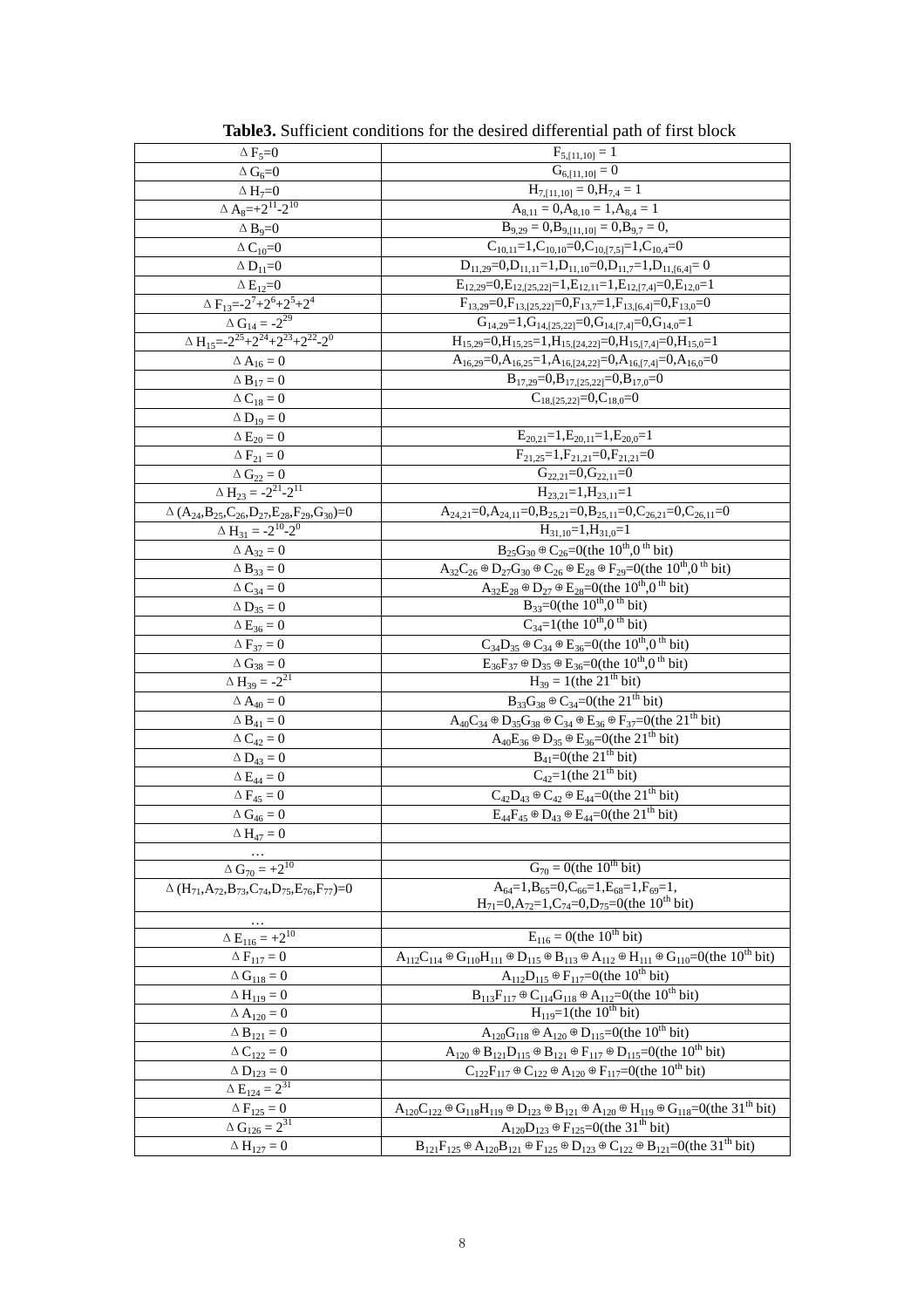## **5. A Fast Attack Algorithm**

#### **5.1 How to fulfill the conditions in Pass1**

If the initial vector are fixed in HAVAL, the value of input message  $X_0, X_1, \ldots, X_{31}$  and register  $A_0, B_1, \ldots, H_{31}$  are corresponding: register  $A_0, B_1, \ldots, H_{31}$  and initial vector can be used to compute  $X_0, X_1, \ldots, X_{31}$  in step0-31. So special register value can be chosen to fulfill Table3, and be used to compute  $X_0, X_1, \ldots, X_{15}$ . This method can avoid Single-message Modification [9,10] in Pass1, and speedup searching process. For example, for the first block we can set the

register value according to Table3, remain free bits set to 0:

| $A_0 = 0 \times 00000000$    | $B_1 = 0 \times 00000000$     | $C_2 = 0x00000000$    | $D_3 = 0 \times 000000000$    |
|------------------------------|-------------------------------|-----------------------|-------------------------------|
| $E_4 = 0 \times 00000000$    | $F_5 = 0 \times 000000000$    | $G_6 = 0x00000000$    | $H_7 = 0 \times 00000010$     |
| $A_8 = 0 \times 00000410$    | $B_9 = 0 \times 00000000$     | $C_{10} = 0x000008e0$ | $D_{11}=0x00200880$           |
| $E_{12}=0x03c00801$          | $F_{13} = 0 \times 00000080$  | $G_{14} = 0x20000001$ | $F_{15} = 0 \times 02000001$  |
| $A_{16}=0x02000000$          | $B_{17}=0x00000000$           | $C_{18}=0x00000000$   | $D_{19} = 0 \times 000000000$ |
| $E_{20} = 0 \times 00200801$ | $F_{21} = 0 \times 02000000$  | $G_{22} = 0x00000000$ | $H_{23} = 0 \times 00200800$  |
| $A_{24} = 0x00000000$        | $B_{25} = 0 \times 000000000$ | $C_{26} = 0x00000000$ | $D_{27}=0x00200800$           |
| $E_{28} = 0 \times 00000000$ | $F_{29} = 0 \times 00000000$  | $G_{30} = 0x00000000$ | $H_{31} = 0 \times 00000401$  |

#### **5.2 How to fulfill the conditions in Pass2**

For the desired differential path, there are 22 conditions in Pass2, 10 conditions in Pass3, 11 conditions in Pass4, and 3 extra conditions for the first block. Then the computational complexity of the attack is about  $2^{46}$  for the first block and  $2^{43}$  for the second block.

The 22 conditions in Pass2 are as follows:

```
(1)B_{25}G_{30} \oplus C_{26}=0 (10<sup>th</sup> and 0<sup>th</sup> bit)
(2)A_{32}C_{26} \oplus D_{27}G_{30} \oplus C_{26} \oplus E_{28} \oplus F_{29}=0 (10^{th} and 0^{th} bit)
(3)A_{32}E_{28} \oplus D_{27} \oplus E_{28}=0 (10<sup>th</sup> and 0<sup>th</sup> bit)
(4)B_{33}=0 (10^{th} and 0^{th} bit)
(5)C_{34}=1 (10<sup>th</sup> and 0<sup>th</sup> bit)
(6)C_{34}D_{35} ⊕ C_{34} ⊕ E_{36}=0 (10<sup>th</sup> and 0<sup>th</sup> bit)
(7)E_{36}F_{37} \oplus D_{35} \oplus E_{36} = 0 (10<sup>th</sup> and 0<sup>th</sup> bit)
(8)H_{39} = 1 (21<sup>th</sup> bit)(9)B_{33}G_{38} \oplus C_{34} = 0 (21<sup>th</sup> bit)
(10)A_{40}C_{34} \oplus D_{35}G_{38} \oplus C_{34} \oplus E_{36} \oplus F_{37}=0 (21<sup>th</sup> bit)(11)A_{40}E_{36} \oplus D_{35} \oplus E_{36}=0 (21^{th} bit)
(12)B_{41}=0 (21<sup>th</sup> bit)(13)C_{42}=1(21<sup>th</sup> bit)(14)C_{42}D_{43} \oplus C_{42} \oplus E_{44} = 0 (21<sup>th</sup> bit)(15)E_{44}F_{45} \oplus D_{43} \oplus E_{44} = 0 (21<sup>th</sup> bit)
```
Because Boolean functions used in HAVAL have 7 variables, part of input variables can determine the output by absent bits computation  $[11]$ . For example, condition $(1)$  will always be hold when B<sub>25</sub>=0 and C<sub>26</sub>=0; condition(2) will always be hold when B<sub>25</sub>=0, C<sub>26</sub>=0, D<sub>27</sub>=0, E<sub>28</sub>=0, F<sub>29</sub>=0; condition(3) will always be hold when  $D_{27}=0$ , E<sub>28</sub>=0.

Condition(4-7) are equivalent to B<sub>33</sub>=0, C<sub>34</sub>=1, D<sub>35</sub>=0, E<sub>36</sub>=1, F<sub>37</sub>=1; (the 10<sup>th</sup> and 0<sup>th</sup> bit)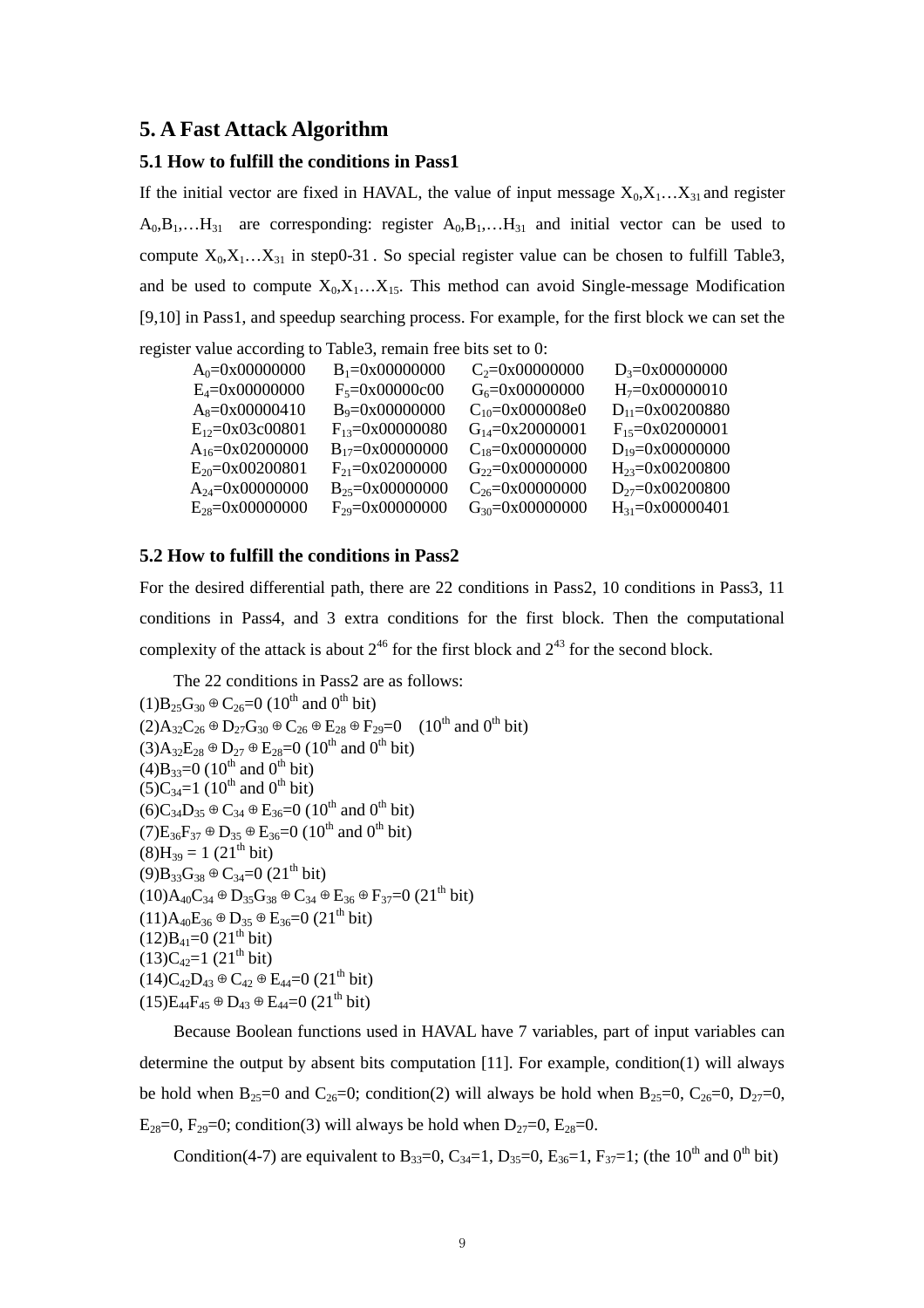Condition(9-11) always be hold when  $B_{33}=0$ ,  $C_{34}=0$ ,  $D_{35}=0$ ,  $E_{36}=0$ ,  $F_{37}=0$ ;( the 21<sup>th</sup> bit) Condition(12-15) are equivalent to  $B_{41}=0$ ,  $C_{42}=1$ ,  $D_{43}=0$ ,  $E_{44}=1$ ,  $F_{45}=1$ ; (the 21<sup>th</sup> bit) So the equivalent conditions are:

\n
$$
B_{33}, \, 21 = 0, \, C_{34}, \, 21 = 0, \, D_{35}, \, 21 = 0, \, E_{36}, \, 21 = 0, \, F_{37}, \, 21 = 0,
$$
\n

\n\n $B_{33}, \, 10 = 0, \, C_{34}, \, 10 = 1, \, D_{35}, \, 10 = 0, \, E_{36}, \, 10 = 1, \, F_{37}, \, 10 = 1,$ \n

\n\n $B_{33}, \, 0 = 0, \, C_{34}, \, 0 = 1, \, D_{35}, \, 0 = 0, \, E_{36}, \, 0 = 1, \, F_{37}, \, 0 = 1,$ \n

\n\n $H_{39}, \, 21 = 1, \, B_{41}, \, 21 = 0, \, C_{42}, \, 21 = 1, \, D_{43}, \, 21 = 0, \, E_{44}, \, 21 = 1, \, F_{45}, \, 21 = 1$ \n

Here we show how to use the absent bits computation and fixed carry method instead of multi-message modification [9,10] to fulfill conditions from step32 to step37 in Pass2. Using fixed carry digit method and early abort method [11], the probability and the complexity to find a collision are greatly improved. These methods are especially suitable for hash functions such as HAVAL and SHA-2, which have a lot of registers.

The first 30 registers are fixed in search process, chosen according to §5.1; only some bits in  $G_{30}$  and  $H_{31}$  are free.

**Step32:**  $A_{32} = F_2$  ( $B_{25}$ ,  $C_{26}$ ,  $D_{27}$ ,  $E_{28}$ ,  $F_{29}$ ,  $G_{30}$ ,  $H_{31}$ )<sup> $>7$ </sup> +  $A_{24}$ <sup> $>11$ </sup> + $X_5$  + 0x452821E6;

From Pass1 we can get  $X_5=0xba3562be$ , R=0x452821E6, A<sub>24</sub>=0, by absent bits computation, besides the  $21<sup>th</sup>$  and  $11<sup>th</sup>$  bit, remain bits of

 $F_2 = B_{25} G_{30} H_{31} \oplus C_{26} F_{29} G_{30} \oplus B_{25} G_{30} \oplus B_{25} F_{29} \oplus E_{28} G_{30} \oplus C_{26} H_{31} \oplus C_{26} F_{29} \oplus D_{27} G_{30} \oplus D_{27}$ are 0, so  $F_2 \approx 0$ , and A<sub>32</sub>≈0xff5d84a4.

**Step33:**  $B_{33} = F_2$  ( $C_{26}$ ,  $D_{27}$ ,  $E_{28}$ ,  $F_{29}$ ,  $G_{30}$ ,  $H_{31}$ ,  $A_{32}$ )<sup> $>7$ </sup> +  $B_{25}$ <sup> $>11$ </sup> + $X_{14}$  + 0x38D01377;

From Pass1 we can get  $X_{14}=0x$  fffffff 1, R=0x38d01377,B<sub>25</sub>=0, by absent bits computation, besides the  $21<sup>th</sup>$  and  $11<sup>th</sup>$  bit, remain bits of

 $F_2 = C_{26} H_{31} A_{32} \oplus D_{27} G_{30} H_{31} \oplus C_{26} H_{31} \oplus C_{26} G_{30} \oplus F_{20} H_{31} \oplus D_{27} A_{32} \oplus D_{27} G_{30} \oplus E_{28} H_{31} \oplus E_{28}$ are 0, so  $F_2 \approx 0$ , and B<sub>33</sub>≈0x38d01368, conditions B<sub>33,21</sub>=0,B<sub>33,10</sub>=0,B<sub>33,0</sub>=0 always be hold. **Step34:**  $C_{34} = F_2$  ( $D_{27}$ ,  $E_{28}$ ,  $F_{29}$ ,  $G_{30}$ ,  $H_{31}$ ,  $A_{32}$ ,  $B_{33}$ )<sup>>>7</sup> +  $C_{26}$ <sup>>>11</sup> + $X_{26}$  + 0xBE5466CF;

From Pass1 we can get  $X_{26}=0$ , R=0xbe5466cf, C<sub>26</sub>=0, by absent bits computation, the  $21<sup>th</sup>$  bit of

$$
F_2 = D_{27}A_{32}B_{33} \oplus E_{28}H_{31}A_{32} \oplus D_{27}A_{32} \oplus D_{27}H_{31} \oplus G_{30}A_{32} \oplus E_{28}B_{33} \oplus E_{28}H_{31} \oplus F_{29}A_{32} \oplus F_{29}
$$
  
is  $A_{32}B_{33} \oplus A_{32} \oplus H_{31} \oplus G_{30}A_{32}$ , remain bits of  $F_2$  are  $G_{30}A_{32}$ .

Because  $C_{26}^{3 \times 11} + X_{26} + R = 0xb\epsilon 5466cf$ , using fixed carry method: if  $G_{30,28} = 0$ ,  $G_{30,27} = 0$ ,  $G_{30,26}=0$ ,  $G_{30,17}=0$ ,  $G_{30,16}=0$ ,  $G_{30,7}=0$ , then  $C_{34,21}=0$ ,  $C_{34,10}=1$ ,  $C_{34,0}=1$  will always be hold. **Step35:**  $D_{35} = F_2$  ( $E_{28}$ ,  $F_{29}$ ,  $G_{30}$ ,  $H_{31}$ ,  $A_{32}$ ,  $B_{33}$ ,  $C_{34}$ )<sup> $\gg7$ </sup> +  $D_{27}$  $\gg11$  + $X_{18}$  + 0x34E90C6C;

From Pass1 we can get  $X_{18}=0xe3$  ffffef, R=0x34e90c6c, D<sub>27</sub>=0x00000401, by absent bits computation,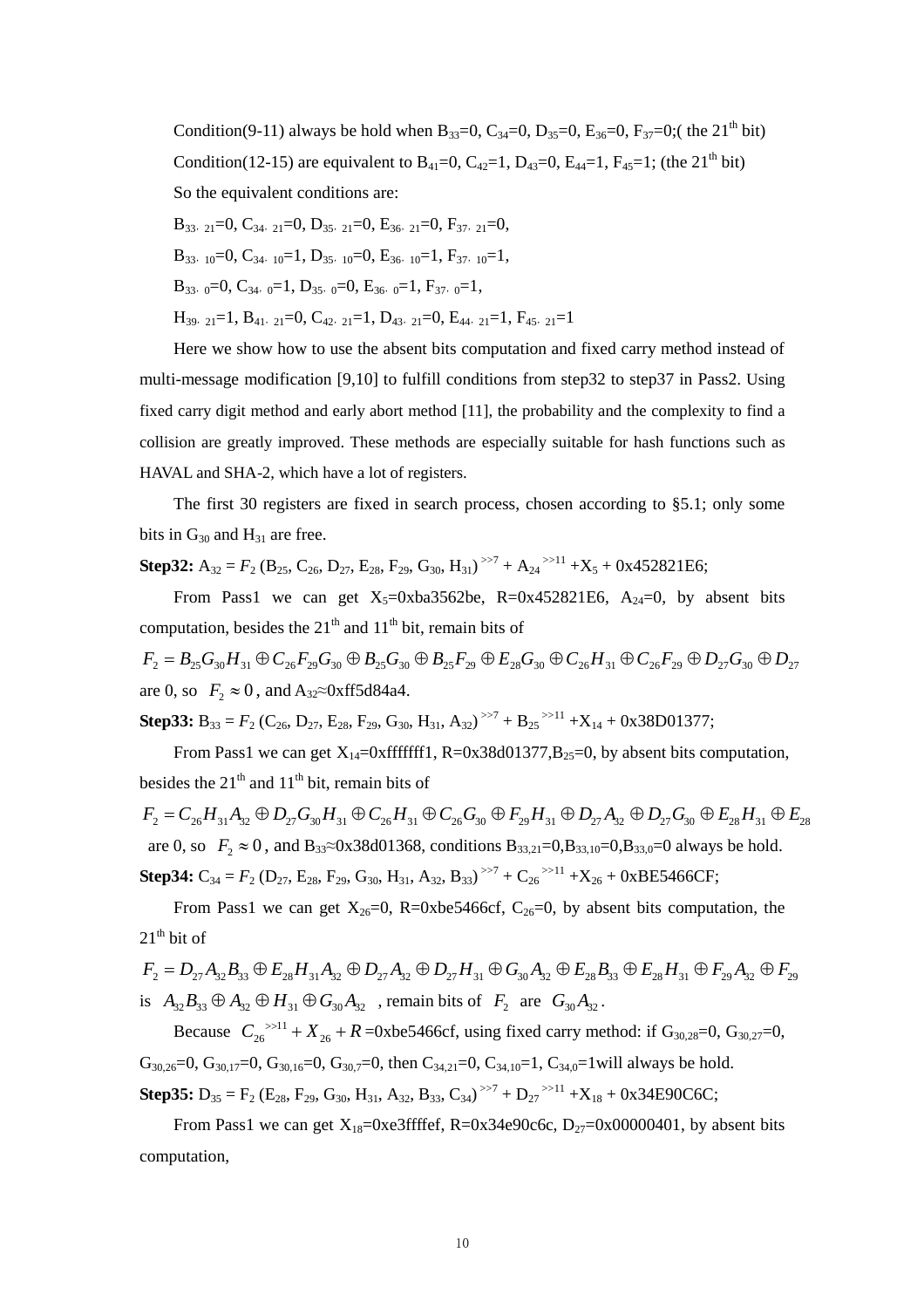$F_2 = E_{28} B_{33} C_{34} \oplus F_{29} A_{32} B_{33} \oplus E_{28} B_{33} \oplus E_{28} A_{32} \oplus H_{31} B_{33} \oplus F_{29} C_{34} \oplus F_{29} A_{32} \oplus G_{30} B_{33} \oplus G_{30}$  $= H_{31} B_{33} \oplus G_{30} B_{33} \oplus G_{30}$ .

Because  $D_{27}$ <sup>>>11</sup> +  $X_{18}$  + R =0x18e9105c, using fixed carry method: if H<sub>31,28</sub>=1, G<sub>30,17</sub>=0,  $G_{30,16}=0$ ,  $G_{30,7}=0$ , then  $D_{35,21}=0$ ,  $D_{35,10}=0$ ,  $D_{35,0}=0$  will always be hold.

For step36 and step37, we can't perform absent bits computation determinately. But we can also use fixed carry method to fulfill  $E_{36,21}= 0$ ,  $F_{37,21}= 0$ ,  $E_{36,10}= 1$ ,  $F_{37,10}= 1$ ,  $E_{36,0}= 1$ ,  $F_{37,0}=1$  with probability not less than 1/2. Then the remain 6 conditions in Pass2 are H<sub>39</sub>,  $_{21}=1$ ,  $B_{41,21}=0$ ,  $C_{42,21}=1$ ,  $D_{43,21}=0$ ,  $E_{44,21}=1$ ,  $F_{45,21}=1$ . The computational complexity of the attack is reduced to  $2^{30}$ - $2^{32}$  for the first block and  $2^{27}$ - $2^{29}$  for the second block.

## **5.3 Fast Attack Algorithm (first block)**

A fast attack algorithm for the first block near collision is given as follows, which can also be used to find second block collision with only slight modification on fixed value. We can use evolution computing or other heuristic algorithms to find such fixed value instead of manual calculation.

**Algorithm:** Finding first block near collision

**S1.**Choose registers with fixed value according Table3:

| $A_0 = 0 \times 00000000$    | $B_1 = 0x00000000$           | $C_2 = 0x00000000$        | $D_3 = 0x00000000$           |
|------------------------------|------------------------------|---------------------------|------------------------------|
| $E_4 = 0 \times 00000000$    | $F_5 = 0x00000c00$           | $G_6 = 0 \times 00000000$ | $H_7 = 0 \times 00000010$    |
| $A_8 = 0 \times 00000410$    | $B_9 = 0 \times 00000000$    | $C_{10} = 0x000008e0$     | $D_{11}=0x00200880$          |
| $E_{12}=0x03c00801$          | $F_{13} = 0 \times 00000080$ | $G_{14} = 0x20000001$     | $F_{15} = 0 \times 02000001$ |
| $A_{16} = 0 \times 02000000$ | $B_{17}=0x00000000$          | $C_{18} = 0x00000000$     | $D_{19} = 0x00000000$        |
| $E_{20} = 0 \times 00200801$ | $F_{21} = 0 \times 02000000$ | $G_{22} = 0x00000000$     | $H_{23} = 0 \times 00200800$ |
| $A_{24} = 0 \times 00000000$ | $B_{25} = 0x00000000$        | $C_{26} = 0x00000000$     | $D_{27} = 0 \times 00200800$ |
| $E_{28} = 0 \times 00000000$ | $F_{29} = 0 \times 00000000$ |                           |                              |
|                              |                              |                           |                              |

**S2.**Random choose  $H_{31,(27,11)}$ ,  $H_{31,(9,1)}$ ,  $G_{30,(15,12)}$ ,  $G_{30,(9,3)}$ , and compute:

 $H_{31}=0xf0000401+H_{31,(27,11)}+H_{31,(9,1)};$ 

 $G_{30} = G_{30,(15,12)} + G_{30,(9,3)}$ ;

**S3.** Compute  $X_0, X_1, \ldots, X_{15}$  by  $A_0, B_1, \ldots, H_{31}$ ;

$$
X_0 = A_0 - F_1 (IV-B, IV-C, IV-D, IV-E, IV-F, IV-G, IV-H)^{>>7} - IV-A^{>>11};
$$
  
\n
$$
X_1 = B_1 - F_1 (IV-C, IV-D, IV-E, IV-F, IV-G, IV-H, A_0)^{>>7} - IV-B^{>>11};
$$
  
\n...  
\n
$$
X_{31} = H_{31} - F_1 (A_{24}, B_{25}, C_{26}, D_{27}, E_{28}, F_{29}, G_{30})^{>>7} - H_{23}^{>>11};
$$

**S4.** Continue compute remain step, if any condition is not satisfied, then jump to **S2** (early abort); else find collision.

## **6. Collision Example**

Our attack can find many real collisions which are composed of two 2048-bit messages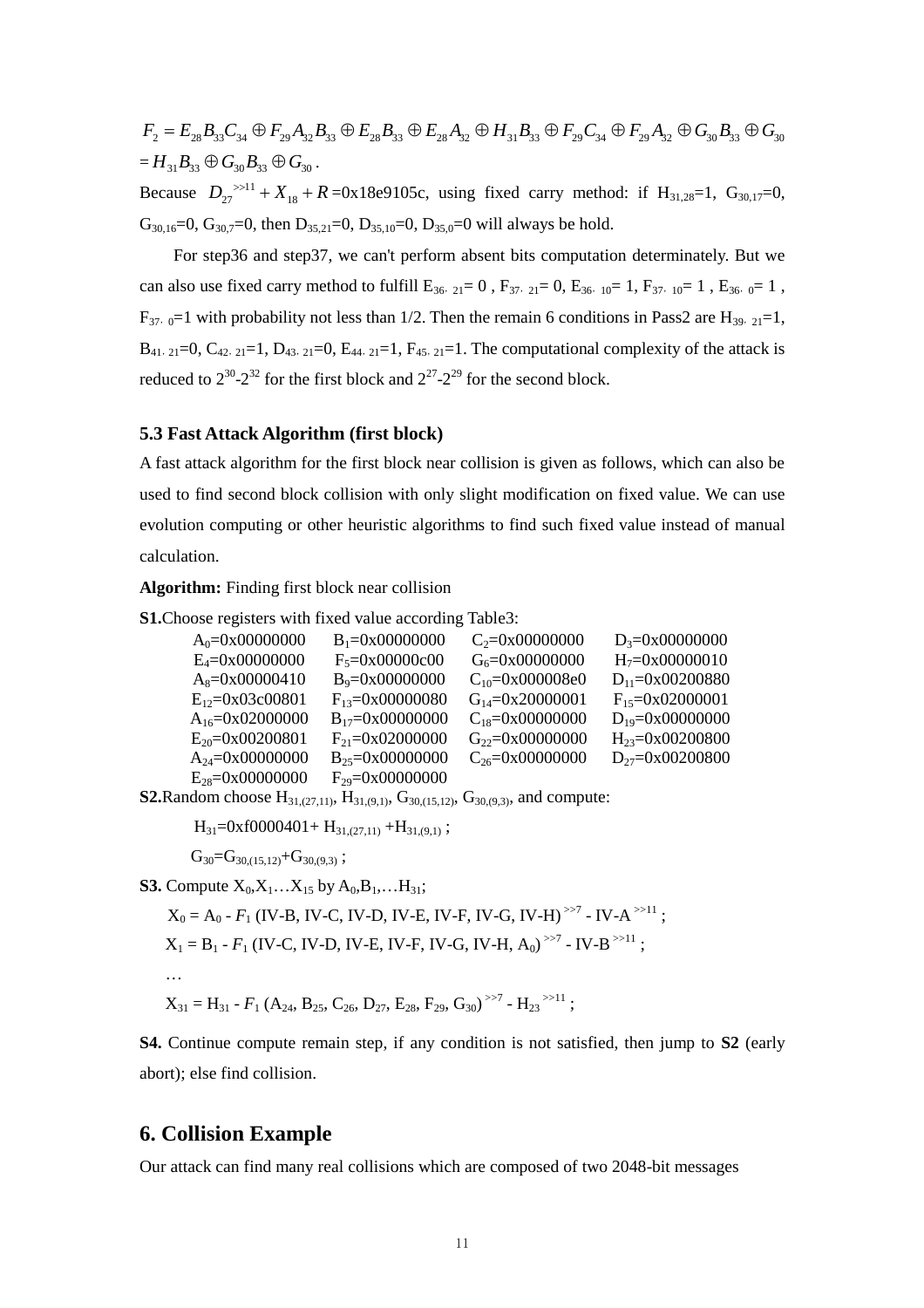$(M<sub>1</sub>,M<sub>2</sub>)$  and  $(M<sub>1</sub><sup>'</sup>,M<sub>2</sub><sup>'</sup>)$  with the original initial value *IV* of HAVAL:

*IV* = 243f6a88 85a308d3 13198a2e 03707344 a4093822 299f31d0 082efa98 ec4e6c89

 $H_1 = HAVAL (IV, M_1), H_2 = HAVAL (H_1, M_2);$ 

 $H'_{\perp} = HAVAL (IV, M'_{\perp}), H'_{\perp} = HAVAL (H'_{\perp}, M'_{\perp})$ 

A collision example ( $H_2 = H'$ <sub>2</sub>) for 4-Pass HAVAL is given in Table4.

| IV             | 243f6a88 | 85a308d3 | 13198a2e | 03707344 | a4093822              | 299f31d0 | 082efa98 | ec4e6c89 |
|----------------|----------|----------|----------|----------|-----------------------|----------|----------|----------|
| $M_I$          | 7a6825d3 | 1cbc99ad | b5fa99a6 | f3a55ed5 | 937d8fe2              | ba3562be | e58f4b87 | aefb7823 |
|                | e0000410 | e0000000 | 000008e0 | 4020086f | 03 <sub>b</sub> fc7f0 | 7df8806f | fffffffl | fdbffff0 |
|                | 7dffffff | fdfbffef | e3ffffef | effffbff | ffff9000              | f1ffbff0 | ffdc0000 | ffffc800 |
|                | ffffc000 | 00000000 | 00000000 | 00200800 | ffdfbbef              | ffffc000 | 00008010 | d075e0b0 |
| $H_I$          | 7368d98c | 1f8df12d | 515d3893 | f63b2fae | 10416272              | 7b8f0955 | 371830bc | 8e92ec6c |
| $M_2$          | 1e062c01 | efda9c87 | 90cddbaa | ad2dc583 | 080efe3b              | d5719eb7 | da5bea4a | ce7292f5 |
|                | e000fe10 | e00ffc00 | 000006e0 | 4021066f | 03bfbdf0              | 7df88031 | fffffe01 | fdbfffe0 |
|                | fdffffe0 | fdfbfdef | e3ffffff | effffbdf | ffff9001              | f1ffbff0 | ffdc0000 | ffffc800 |
|                | ffffc000 | 00000000 | 00000000 | 00200800 | ffdfbbef              | ffffc000 | 0000a000 | fdab519a |
| H <sub>2</sub> | 94f2d340 | e2c585eb | b30b13e4 | 64e6b980 | 1939508f              | 705f214b | e891d52e | 09959923 |
| $M_I'$         | 7a6825d3 | 1cbc99ad | b5fa99a6 | f3a55ed5 | 937d8fe2              | ba3562be | e58f4b87 | aefb7823 |
|                | e0000810 | e0000000 | 000008e0 | 4020086f | 03 <sub>b</sub> fc7f0 | 7df8806f | fffffff1 | fdbffff0 |
|                | fdffffff | fdfbffef | e3ffffef | effffbff | ffff9000              | f1ffbff0 | ffdc0000 | ffffc800 |
|                | ffffc000 | 00000000 | 00000000 | 00200800 | ffdfbbef              | ffffc000 | 00008010 | d075e0b0 |
| $H_I'$         | 7368d98c | 9f8df12d | 515d3893 | 763b2fae | 10416272              | 7b8f0955 | 371830bc | 8e92ec6c |
| $M_2$ '        | 1e062c01 | efda9c87 | 90cddbaa | ad2dc583 | 080efe3b              | d5719eb7 | da5bea4a | ce7292f5 |
|                | e000fa10 | e00ffc00 | 000006e0 | 4021066f | 03bfbdf0              | 7df88031 | fffffe01 | fdbfffe0 |
|                | 7dffffe0 | fdfbfdef | e3ffffff | effffbdf | ffff9001              | f1ffbff0 | ffdc0000 | ffffc800 |
|                | ffffc000 | 00000000 | 00000000 | 00200800 | ffdfbbef              | ffffc000 | 0000a000 | fdab519a |
| $H_2'$         | 94f2d340 | e2c585eb | b30b13e4 | 64e6b980 | 1939508f              | 705f214b | e891d52e | 09959923 |

**Table 4.** Collision example for 4-Pass HAVAL. *H*<sub>2</sub> is the hash value without message padding.

The computational complexity of the attack is about  $2^{30}$ - $2^{32}$  for the first block and  $2^{27}$ - $2^{29}$ for the second block. We use this attack to find 256-bit collisions of 4-Pass HAVAL in 3-4 hours for the first block and 1 hour for the second block on a common PC. The 256-bit collisions can be convert to 128,160,192,224 bits collisions easily according to original HAVAL algorithm.

## **7. Summary**

In this paper we show an attack against full version of 4-Pass HAVAL, using the correct initial value as specified for the algorithm. This attack also works for all possible output lengths of the algorithm. The computational complexity of the attack is about  $2^{30}$ - $2^{32}$  for the first block and  $2^{27}$ - $2^{29}$  for the second block.

In this attack fixed carry digit method and early abort method are used to reduce the number of trials for finding collisions. Using these methods, the probability and the complexity to find a collision are greatly improved. These methods are especially suitable for hash functions such as HAVAL and SHA-2, which have a lot of registers.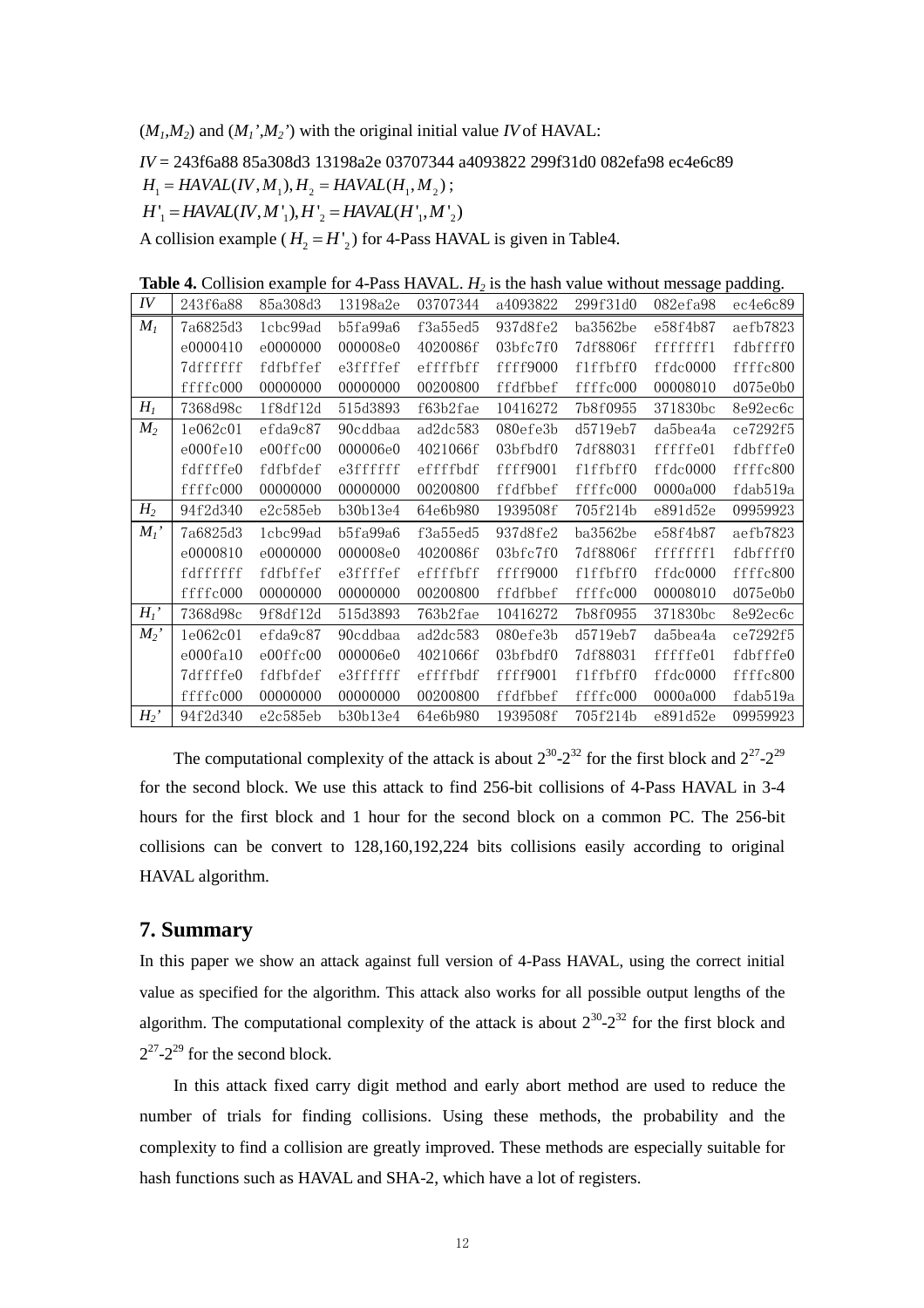## **References**

- 1. E. Biham, A. Shamir, Differential Cryptanalysis of the Data Encryption Standard, Springer-Verlag, 1993.
- 2. Y. Zheng, J. Pieprzyk, J. Seberry, *HAVAL –*A One-Way Hashing Algorithm with Variable Length of Output, *AUSCRYPT 1992, LNCS 718*, Springer-Verlag, 1992, 83–104.
- 3. H. Dobbertin, Cryptanalysis of MD4. *Journal of Cryptology*, **11**(4):253-271,1998.
- 4. Y.S. Her, K. Sakurai, S.H. Kim, Attacks for Finding Collision in Reduced Versions of 3-Pass and 4-Pass HAVAL, *Proceedings International Conference on Computers, Communications and Systems, CE-15*, 2003, 75–78.
- 5. P. Kasselman, W. Penzhorn, Cryptanalysis of Reduced Version of HAVAL, *Electronics letters*, Vol. 36, No. 1, January 2000, 30–31.
- 6. S. Park, S. H. Sung, S. Chee, J. Lim, On the Security of Reduced Versions of 3-Pass HAVAL, *ACISP 2002, LNCS 2384*, J. Seberry, L. Batten, Eds., 2002, 406–419.
- 7. H. Yoshida, A. Biryukov, C. De Canniere, *et al*, Non-Randomness of the Full 4 and 5-Pass HAVAL, *SCN 2004*, Springer-Verlag, *LNCS 3352*, 2005, 324–336.
- 8. B. Van Rompay, A. Biryukov, B. Preneel, J. Vandewalle. Cryptanalysis of 3-Pass HAVAL. Advances in Cryptology -*ASIACRYPTO'03*, Springer-Verlag, 2003, *LNCS, 2894*,228-245.
- 9. X. Y. Wang, D. G. Feng, Y. X. Yuan, An Attack on Hash Function HAVAL-128, *Chinese Science(E)*, 2005,35(3):1-12.
- 10. X. Y. Wang, H. B. Yu, How to break MD5 and other hash functions. *Advances in Cryptology-Eurocrypt'05*, Springer-Verlag, 2005, *LNCS, 3494*,19-35.
- 11. Zhangyi Wang, Huanguo Zhang, Zhongpin Qin, Qingshu Meng, A Fast Attack on the MD5 Hash Function, *Journal of Shanghai Jiaotong University (Science)*,Vol.E11,No.2,2006.

## **Appendix**

In this appendix we give a description of 4-Pass HAVAL that are discussed in this paper. The initial value to be used in the first application of the compression function is specified as follows (hexadecimal notation):

 $IV-A = 0 \times EC4E6C89$ ;  $IV-B = 0 \times 082EFA98$ ;  $IV-C = 0 \times 299F31D0$ ;  $IV-D = 0 \times A4093822$ ;  $IV-E = 0x03707344$ ;  $IV-F = 0x13198A2E$ ;  $IV-G = 0x85A308D3$ ;  $IV-H = 0x243F6A88$ ;

The compression function applies the following 128 steps (four passed of 32 steps each):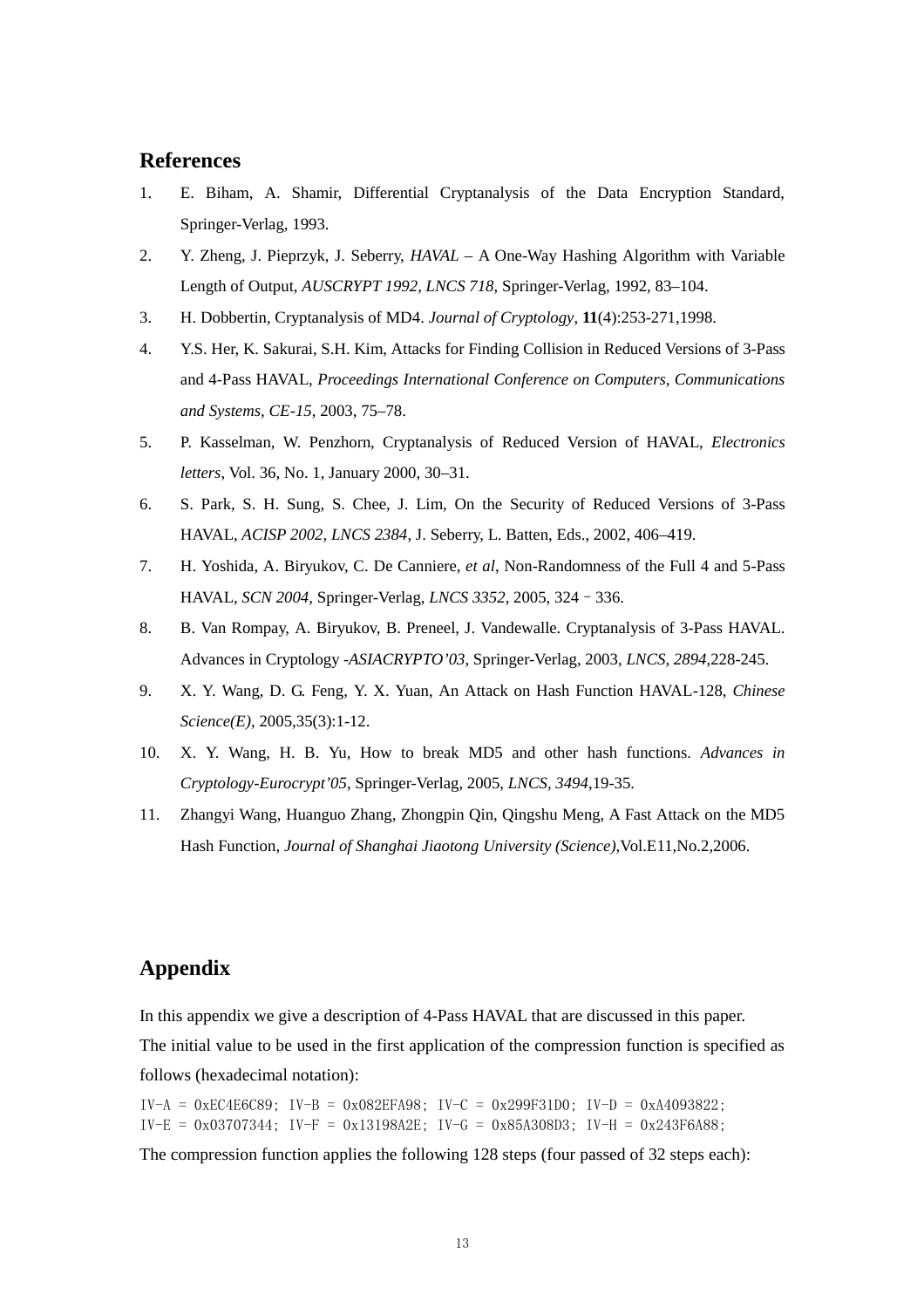| <b>Pass1</b> $F_1(x_6, x_5, x_4, x_3, x_2, x_1, x_0) = x_1x_3 \oplus x_5x_6 \oplus x_2x_4 \oplus x_0x_3 \oplus x_0$                                                                                                                       |
|-------------------------------------------------------------------------------------------------------------------------------------------------------------------------------------------------------------------------------------------|
| $A_0 = F_1$ (IV-B, IV-C, IV-D, IV-E, IV-F, IV-G, IV-H) <sup><math>&gt; 7</math></sup> + IV-A <sup><math>&gt; 211</math></sup> +X <sub>0</sub> ;<br>Step0:                                                                                 |
| $B_1 = F_1$ (IV-C, IV-D, IV-E, IV-F, IV-G, IV-H, A <sub>0</sub> ) <sup><math>&gt; 77</math></sup> + IV-B <sup><math>&gt; 211</math></sup> +X <sub>1</sub> ;<br>Step1:                                                                     |
| IV-F, IV-G, IV-H, $A_0$ , $B_1$ ) $>Y$ + IV-C $>Y$ + $X_2$ ;<br>$C_2 = F_1$ (IV-D, IV-E,<br>Step2:                                                                                                                                        |
| IV-F, IV-G, IV-H, A <sub>0</sub> , B <sub>1</sub> , C <sub>2</sub> ) <sup><math>&gt;27</math></sup> + IV-D <sup><math>&gt;211</math></sup> +X <sub>3</sub> ;<br>Step3:<br>$D_3 = F_1$ (IV-E,                                              |
| IV-G, IV-H, A <sub>0</sub> , B <sub>1</sub> , C <sub>2</sub> , D <sub>3</sub> ) <sup>&gt;&gt;7</sup> + IV-E <sup>&gt;&gt;11</sup> +X <sub>4</sub> ;<br>$E_4 = F_1$ (IV-F,<br>Step4:                                                       |
| $F_5 = F_1$ (IV-G, IV-H, A <sub>0</sub> , B <sub>1</sub> , C <sub>2</sub> , D <sub>3</sub> , E <sub>4</sub> ) <sup>&gt;&gt;7</sup> + IV-F <sup>3&gt;11</sup> +X <sub>5</sub> ;<br>Step5:                                                  |
| $G_6 = F_1$ (IV-H, A <sub>0</sub> , B <sub>1</sub> , C <sub>2</sub> , D <sub>3</sub> , E <sub>4</sub> , F <sub>5</sub> ) <sup>&gt;&gt;7</sup> + IV-G <sup>&gt;&gt;11</sup> +X <sub>6</sub> ;<br>Step6:                                    |
| $H_7 = F_1$ (A <sub>0</sub> , B <sub>1</sub> , C <sub>2</sub> , D <sub>3</sub> , E <sub>4</sub> , F <sub>5</sub> , G <sub>6</sub> ) <sup>&gt;&gt;7</sup> + IV-H <sup>&gt;&gt;11</sup> +X <sub>7</sub> ;<br>Step7:                         |
| $A_8 = F_1$ (B <sub>1</sub> , C <sub>2</sub> , D <sub>3</sub> , E <sub>4</sub> , F <sub>5</sub> , G <sub>6</sub> , H <sub>7</sub> ) <sup>&gt;&gt;7</sup> + A <sub>0</sub> <sup>&gt;&gt;11</sup> +X <sub>8</sub> ;<br>Step8:               |
| $B_9 = F_1$ (C <sub>2</sub> , D <sub>3</sub> , E <sub>4</sub> , F <sub>5</sub> , G <sub>6</sub> , H <sub>7</sub> , A <sub>8</sub> ) <sup>&gt;&gt;7</sup> + B <sub>1</sub> <sup>&gt;&gt;11</sup> +X <sub>9</sub> ;<br>Step9:               |
| $C_{10} = F_1$ (D <sub>3</sub> , E <sub>4</sub> , F <sub>5</sub> , G <sub>6</sub> , H <sub>7</sub> , A <sub>8</sub> , B <sub>9</sub> ) <sup>&gt;&gt;7</sup> + C <sub>2</sub> <sup>&gt;&gt;11</sup> +X <sub>10</sub> ;<br>Step 10:         |
| $D_{11} = F_1$ (E <sub>4</sub> , F <sub>5</sub> , G <sub>6</sub> , H <sub>7</sub> , A <sub>8</sub> , B <sub>9</sub> , C <sub>10</sub> ) <sup>&gt;&gt;7</sup> + D <sub>3</sub> <sup>&gt;&gt;11</sup> +X <sub>11</sub> ;<br>Step11:         |
| A <sub>8</sub> , B <sub>9</sub> , C <sub>10</sub> , D <sub>11</sub> ) <sup>&gt;&gt;7</sup> + E <sub>4</sub> <sup>&gt;&gt;11</sup> +X <sub>12</sub> ;<br>$E_{12} = F_1$ (F <sub>5</sub> , G <sub>6</sub> , H <sub>7</sub> ,<br>Step12:     |
| $F_{13} = F_1$ (G <sub>6</sub> , H <sub>7</sub> , A <sub>8</sub> , B <sub>9</sub> , C <sub>10</sub> , D <sub>11</sub> , E <sub>12</sub> ) <sup>&gt;&gt;7</sup> + F <sub>5</sub> <sup>&gt;&gt;11</sup> +X <sub>13</sub> ;<br>Step 13:      |
| $G_{14} = F_1$ (H <sub>7</sub> , A <sub>8</sub> , B <sub>9</sub> , C <sub>10</sub> , D <sub>11</sub> , E <sub>12</sub> , F <sub>13</sub> ) <sup>&gt;&gt;7</sup> + G <sub>6</sub> <sup>&gt;&gt;11</sup> + X <sub>14</sub> ;<br>Step14:     |
| $H_{15} = F_1$ (A <sub>8</sub> , B <sub>9</sub> , C <sub>10</sub> , D <sub>11</sub> , E <sub>12</sub> , F <sub>13</sub> , G <sub>14</sub> ) >>7 + H <sub>7</sub> >>11 +X <sub>15</sub> ;<br>Step15:                                       |
| $A_{16} = F_1$ (B <sub>9</sub> , C <sub>10</sub> , D <sub>11</sub> , E <sub>12</sub> , F <sub>13</sub> , G <sub>14</sub> , H <sub>15</sub> ) <sup>&gt;&gt;7</sup> + A <sub>8</sub> <sup>&gt;&gt;11</sup> + X <sub>16</sub> ;<br>Step 16:  |
| $B_{17} = F_1$ (C <sub>10</sub> , D <sub>11</sub> , E <sub>12</sub> , F <sub>13</sub> , G <sub>14</sub> , H <sub>15</sub> , A <sub>16</sub> ) >>7 + B <sub>9</sub> >>11 +X <sub>17</sub> ;<br>Step 17:                                    |
| $C_{18} = F_1$ (D <sub>11</sub> , E <sub>12</sub> , F <sub>13</sub> , G <sub>14</sub> , H <sub>15</sub> , A <sub>16</sub> , B <sub>17</sub> ) <sup>&gt;&gt;7</sup> + C <sub>10</sub> <sup>&gt;&gt;11</sup> +X <sub>18</sub> ;<br>Step 18: |
| $D_{19} = F_1$ (E <sub>12</sub> , F <sub>13</sub> , G <sub>14</sub> , H <sub>15</sub> , A <sub>16</sub> , B <sub>17</sub> , C <sub>18</sub> ) <sup>&gt;&gt;7</sup> + D <sub>11</sub> <sup>&gt;&gt;11</sup> +X <sub>19</sub> ;<br>Step19:  |
| $E_{20} = F_1$ (F <sub>13</sub> , G <sub>14</sub> , H <sub>15</sub> , A <sub>16</sub> , B <sub>17</sub> , C <sub>18</sub> , D <sub>19</sub> ) <sup>&gt;&gt;7</sup> + E <sub>12</sub> <sup>&gt;&gt;11</sup> +X <sub>20</sub> ;<br>Step20:  |
| $F_{21} = F_1$ (G <sub>14</sub> , H <sub>15</sub> , A <sub>16</sub> , B <sub>17</sub> , C <sub>18</sub> , D <sub>19</sub> , E <sub>20</sub> ) <sup>&gt;&gt;7</sup> + F <sub>13</sub> <sup>&gt;&gt;11</sup> +X <sub>21</sub> ;<br>Step21:  |
| $F_{21}$ ) $^{357}$ + $G_{14}$ $^{5511}$ +X <sub>22</sub> ;<br>Step22:<br>A <sub>16</sub> , B <sub>17</sub> , C <sub>18</sub> , D <sub>19</sub> , E <sub>20</sub> ,<br>$G_{22} = F_1$ (H <sub>15</sub> ,                                  |
| $H_{23} = F_1$ (A <sub>16</sub> , B <sub>17</sub> , C <sub>18</sub> , D <sub>19</sub> , E <sub>20</sub> , F <sub>21</sub> , G <sub>22</sub> ) <sup>&gt;&gt;7</sup> + H <sub>15</sub> <sup>&gt;&gt;11</sup> +X <sub>23</sub> ;<br>Step23:  |
| $A_{24} = F_1$ (B <sub>17</sub> , C <sub>18</sub> , D <sub>19</sub> , E <sub>20</sub> , F <sub>21</sub> , G <sub>22</sub> , H <sub>23</sub> ) <sup>&gt;&gt;7</sup> + A <sub>16</sub> <sup>&gt;&gt;11</sup> +X <sub>24</sub> ;<br>Step24:  |
| $B_{25} = F_1$ (C <sub>18</sub> , D <sub>19</sub> , E <sub>20</sub> , F <sub>21</sub> , G <sub>22</sub> , H <sub>23</sub> , A <sub>24</sub> ) >>7 + B <sub>17</sub> >>11 +X <sub>25</sub> ;<br>Step 25:                                   |
| $B_{25}$ ) $^{>77}$ + $C_{18}$ $^{>11}$ + $X_{26}$ ;<br>Step26:<br>$C_{26} = F_1$ (D <sub>19</sub> , E <sub>20</sub> , F <sub>21</sub> , G <sub>22</sub> , H <sub>23</sub> , A <sub>24</sub> ,                                            |
| $G_{22}$ , H <sub>23</sub> , A <sub>24</sub> , B <sub>25</sub> , C <sub>26</sub> ) >>7 + D <sub>19</sub> >>11 +X <sub>27</sub> ;<br>Step27:<br>$D_{27} = F_1$ (E <sub>20</sub> ,<br>$F_{21}$                                              |
| $D_{27})$ $>7$ + $E_{20}$ $>11$ + $X_{28}$ ;<br>$G_{22}$ , H <sub>23</sub> , A <sub>24</sub> , B <sub>25</sub> , C <sub>26</sub> ,<br>Step28:<br>$E_{28} = F_1$ (F <sub>21</sub> ,                                                        |
| $F_{29} = F_1$ (G <sub>22</sub> , H <sub>23</sub> , A <sub>24</sub> , B <sub>25</sub> , C <sub>26</sub> , D <sub>27</sub> , E <sub>28</sub> ) <sup>&gt;&gt;7</sup> + F <sub>21</sub> <sup>&gt;&gt;11</sup> +X <sub>29</sub> ;<br>Step29:  |
| $(F_{29}) \rightarrow 7 + G_{22} \rightarrow 11 + X_{30}$ ;<br>$G_{30} = F_1$ (H <sub>23</sub> , A <sub>24</sub> , B <sub>25</sub> , C <sub>26</sub> , D <sub>27</sub> , E <sub>28</sub> ,<br>Step30:                                     |
| $H_{31} = F_1$ (A <sub>24</sub> , B <sub>25</sub> , C <sub>26</sub> , D <sub>27</sub> , E <sub>28</sub> , F <sub>29</sub> , G <sub>30</sub> ) <sup>&gt;&gt;7</sup> + H <sub>23</sub> <sup>&gt;&gt;11</sup> +X <sub>31</sub> ;<br>Step 31: |

#### Pass2

 $F_2(x_6, x_5, x_4, x_3, x_2, x_1, x_0) = x_0 x_1 x_6 \oplus x_1 x_2 x_5 \oplus x_1 x_6 \oplus x_2 x_6 \oplus x_1 x_3 \oplus x_0 x_5 \oplus x_2 x_5 \oplus x_1 x_4 \oplus x_4$ Step32:  $A_{32} = F_2$  (B<sub>25</sub>, C<sub>26</sub>, D<sub>27</sub>, E<sub>28</sub>, F<sub>29</sub>, G<sub>30</sub>, H<sub>31</sub>)<sup>>>7</sup> + A<sub>24</sub><sup>>>11</sup> +X<sub>5</sub> + 0x452821E6; Step33:  $B_{33} = F_2$  (C<sub>26</sub>, D<sub>27</sub>, E<sub>28</sub>, F<sub>29</sub>, G<sub>30</sub>, H<sub>31</sub>, A<sub>32</sub>)<sup>>>7</sup> + B<sub>25</sub><sup>>>11</sup> +X<sub>14</sub> + 0x38D01377; Step34:  $C_{34} = F_2$  (D<sub>27</sub>, E<sub>28</sub>, F<sub>29</sub>, G<sub>30</sub>, H<sub>31</sub>, A<sub>32</sub>, B<sub>33</sub>)<sup>>>7</sup> + C<sub>26</sub><sup>>>11</sup> +X<sub>26</sub> + OxBE5466CF; Step35:  $D_{35} = F_2$  (E<sub>28</sub>, F<sub>29</sub>, G<sub>30</sub>, H<sub>31</sub>, A<sub>32</sub>, B<sub>33</sub>, C<sub>34</sub>)<sup>>>7</sup> + D<sub>27</sub><sup>>>11</sup> +X<sub>18</sub> + 0x34E90C6C; Step36:  $E_{36} = F_2$  (F<sub>29</sub>, G<sub>30</sub>, H<sub>31</sub>, A<sub>32</sub>, B<sub>33</sub>, C<sub>34</sub>, D<sub>35</sub>)<sup>>>7</sup> + E<sub>28</sub><sup>>>11</sup> +X<sub>11</sub> + OxCOAC29B7; Step37:  $F_{37} = F_2$  (G<sub>30</sub>, H<sub>31</sub>, A<sub>32</sub>, B<sub>33</sub>, C<sub>34</sub>, D<sub>35</sub>, E<sub>36</sub>)<sup>>>7</sup> + F<sub>29</sub><sup>>>11</sup> +X<sub>28</sub> + OxC97C50DD; Step38:  $G_{38} = F_2$  (H<sub>31</sub>, A<sub>32</sub>, B<sub>33</sub>, C<sub>34</sub>, D<sub>35</sub>, E<sub>36</sub>, F<sub>37</sub>)<sup>>>7</sup> + G<sub>30</sub><sup>>>11</sup> +X<sub>7</sub> + Ox3F84D5B5; Step39: H<sub>39</sub> =  $F_2$  (A<sub>32</sub>, B<sub>33</sub>, C<sub>34</sub>, D<sub>35</sub>, E<sub>36</sub>, F<sub>37</sub>, G<sub>38</sub>)<sup>>>7</sup> + H<sub>31</sub><sup>>>11</sup> +X<sub>16</sub> + 0xB5470917; Step40:  $A_{40} = F_2$  (B<sub>33</sub>, C<sub>34</sub>, D<sub>35</sub>, E<sub>36</sub>, F<sub>37</sub>, G<sub>38</sub>, H<sub>39</sub>)<sup>>>7</sup> + A<sub>32</sub><sup>>>11</sup> +X<sub>0</sub> + 0x9216D5D9; Step41:  $B_{41} = F_2$  (C<sub>34</sub>, D<sub>35</sub>, E<sub>36</sub>, F<sub>37</sub>, G<sub>38</sub>, H<sub>39</sub>, A<sub>40</sub>)<sup>>>7</sup> + B<sub>33</sub><sup>>>11</sup> +X<sub>23</sub> + 0x8979FB1B; Step42:  $C_{42} = F_2$  (D<sub>35</sub>, E<sub>36</sub>, F<sub>37</sub>, G<sub>38</sub>, H<sub>39</sub>, A<sub>40</sub>, B<sub>41</sub>)<sup>>>7</sup> + C<sub>34</sub><sup>>>11</sup> +X<sub>20</sub> + OxD1310BA6; Step43:  $D_{43} = F_2$  (E<sub>36</sub>, F<sub>37</sub>, G<sub>38</sub>, H<sub>39</sub>, A<sub>40</sub>, B<sub>41</sub>, C<sub>42</sub>)<sup>>>7</sup> + D<sub>35</sub><sup>>>11</sup> +X<sub>22</sub> + Ox98DFB5AC; Step44:  $E_{44} = F_2$  (F<sub>37</sub>, G<sub>38</sub>, H<sub>39</sub>, A<sub>40</sub>, B<sub>41</sub>, C<sub>42</sub>, D<sub>43</sub>) >>7 + E<sub>36</sub> >>11 +X<sub>1</sub> + Ox2FFD72DB; Step45:  $F_{45} = F_2$  (G<sub>38</sub>, H<sub>39</sub>, A<sub>40</sub>, B<sub>41</sub>, C<sub>42</sub>, D<sub>43</sub>, E<sub>44</sub>)<sup>>>7</sup> + F<sub>37</sub><sup>>>11</sup> +X<sub>10</sub> + OxDO1ADFB7;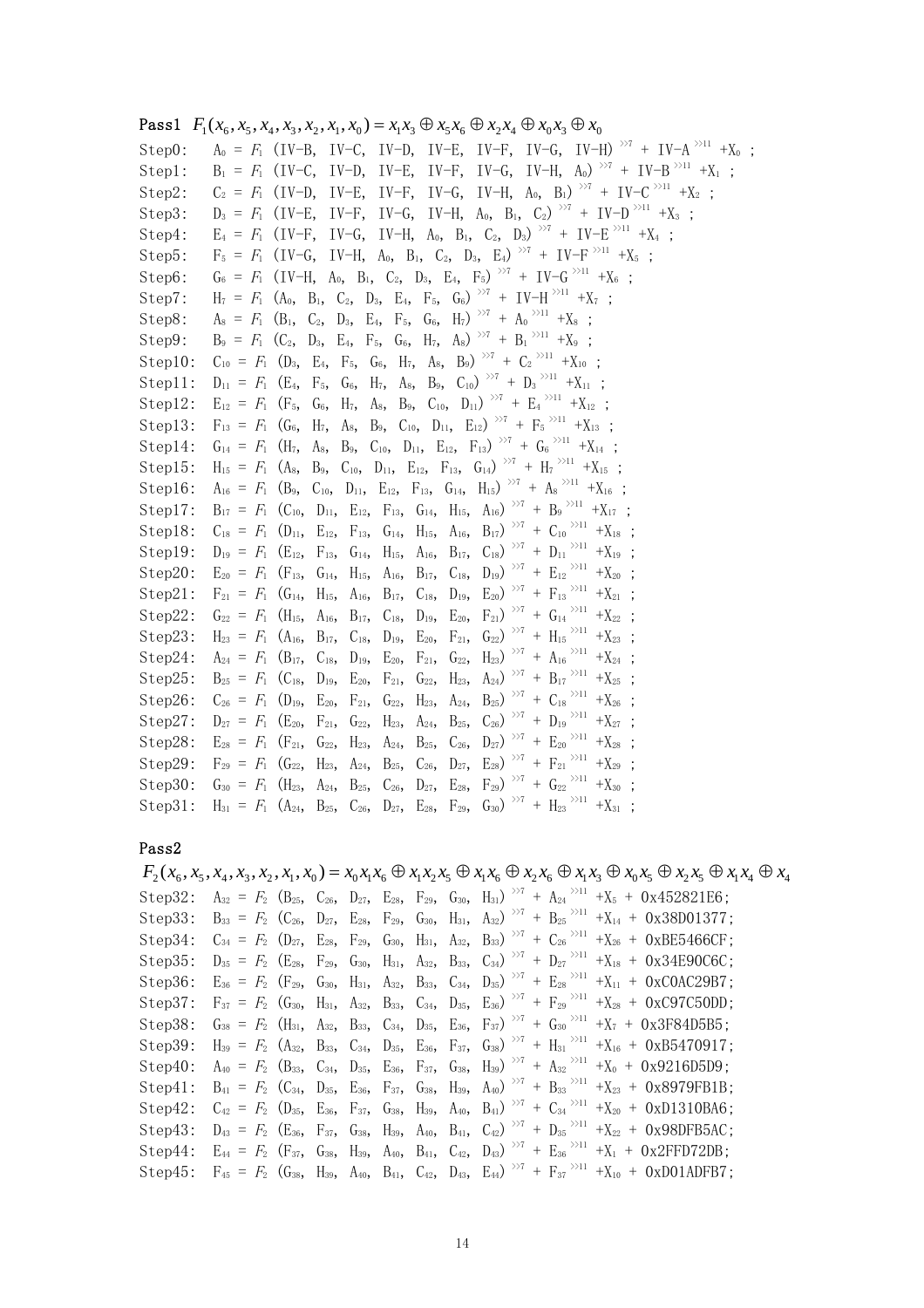| Step 46: | $G_{46} = F_2$ (H <sub>39</sub> , A <sub>40</sub> , B <sub>41</sub> , C <sub>42</sub> , D <sub>43</sub> , E <sub>44</sub> , F <sub>45</sub> ) <sup>&gt;&gt;7</sup> + G <sub>38</sub> <sup>&gt;&gt;11</sup>   |  |  |  |  |  | $+X_4 + 0xB8E1AFED$ ;    |
|----------|--------------------------------------------------------------------------------------------------------------------------------------------------------------------------------------------------------------|--|--|--|--|--|--------------------------|
| Step 47: | $H_{47} = F_2$ (A <sub>40</sub> , B <sub>41</sub> , C <sub>42</sub> , D <sub>43</sub> , E <sub>44</sub> , F <sub>45</sub> , G <sub>46</sub> ) <sup>&gt;&gt;7</sup> + H <sub>39</sub> <sup>&gt;&gt;11</sup>   |  |  |  |  |  | $+X_8 + 0x6A267E96$ ;    |
| Step48:  | $A_{48} = F_2$ (B <sub>41</sub> , C <sub>42</sub> , D <sub>43</sub> , E <sub>44</sub> , F <sub>45</sub> , G <sub>46</sub> , H <sub>47</sub> ) <sup>&gt;&gt;7</sup> + A <sub>40</sub> <sup>&gt;&gt;11</sup>   |  |  |  |  |  | $+X_{30} + 0xBA7C9045$ : |
| Step49:  | $B_{49} = F_2$ (C <sub>42</sub> , D <sub>43</sub> , E <sub>44</sub> , F <sub>45</sub> , G <sub>46</sub> , H <sub>47</sub> , A <sub>48</sub> ) <sup>&gt;&gt;7</sup> + B <sub>41</sub> <sup>&gt;&gt;11</sup>   |  |  |  |  |  | $+X_3 + 0xF12C7F99;$     |
| Step50:  | $C_{50}$ = $F_2$ (D <sub>43</sub> , E <sub>44</sub> , F <sub>45</sub> , G <sub>46</sub> , H <sub>47</sub> , A <sub>48</sub> , B <sub>49</sub> ) <sup>&gt;&gt;7</sup> + C <sub>42</sub> <sup>&gt;&gt;11</sup> |  |  |  |  |  | $+X_{21} + 0x24A19947$ : |
| Step51:  | $D_{51}$ = $F_2$ (E <sub>44</sub> , F <sub>45</sub> , G <sub>46</sub> , H <sub>47</sub> , A <sub>48</sub> , B <sub>49</sub> , C <sub>50</sub> ) <sup>&gt;&gt;7</sup> + D <sub>43</sub> <sup>&gt;&gt;11</sup> |  |  |  |  |  | $+X_9 + 0xB3916CF7$ ;    |
| Step52:  | $E_{52}$ = $F_2$ (F <sub>45</sub> , G <sub>46</sub> , H <sub>47</sub> , A <sub>48</sub> , B <sub>49</sub> , C <sub>50</sub> , D <sub>51</sub> ) <sup>&gt;&gt;7</sup> + E <sub>44</sub> <sup>&gt;&gt;11</sup> |  |  |  |  |  | $+X_{17} + 0x0801F2E2$ ; |
| Step 53: | $F_{53} = F_2$ (G <sub>46</sub> , H <sub>47</sub> , A <sub>48</sub> , B <sub>49</sub> , C <sub>50</sub> , D <sub>51</sub> , E <sub>52</sub> ) <sup>&gt;&gt;7</sup> + F <sub>45</sub> <sup>&gt;&gt;11</sup>   |  |  |  |  |  | $+X_{24} + 0x858EFC16$ ; |
| Step54:  | $G_{54} = F_2$ (H <sub>47</sub> , A <sub>48</sub> , B <sub>49</sub> , C <sub>50</sub> , D <sub>51</sub> , E <sub>52</sub> , F <sub>53</sub> ) <sup>&gt;&gt;7</sup> + G <sub>46</sub> <sup>&gt;&gt;11</sup>   |  |  |  |  |  | $+X_{29}$ + 0x636920D8;  |
| Step 55: | $H_{55} = F_2$ (A <sub>48</sub> , B <sub>49</sub> , C <sub>50</sub> , D <sub>51</sub> , E <sub>52</sub> , F <sub>53</sub> , G <sub>54</sub> ) <sup>&gt;&gt;7</sup> + H <sub>47</sub> <sup>&gt;&gt;11</sup>   |  |  |  |  |  | $+X_6 + 0x71574E69$ ;    |
| Step56:  | $A_{56} = F_2$ (B <sub>49</sub> , C <sub>50</sub> , D <sub>51</sub> , E <sub>52</sub> , F <sub>53</sub> , G <sub>54</sub> , H <sub>55</sub> ) <sup>&gt;&gt;7</sup> + A <sub>48</sub> <sup>&gt;&gt;11</sup>   |  |  |  |  |  | $+X_{19} + 0xA458FEA3$ ; |
| Step57:  | $B_{57} = F_2$ (C <sub>50</sub> , D <sub>51</sub> , E <sub>52</sub> , F <sub>53</sub> , G <sub>54</sub> , H <sub>55</sub> , A <sub>56</sub> ) <sup>&gt;&gt;7</sup> + B <sub>49</sub> <sup>&gt;&gt;11</sup>   |  |  |  |  |  | $+X_{12} + 0xF4933D7E$ ; |
| Step58:  | $C_{58}$ = $F_2$ (D <sub>51</sub> , E <sub>52</sub> , F <sub>53</sub> , G <sub>54</sub> , H <sub>55</sub> , A <sub>56</sub> , B <sub>57</sub> ) <sup>&gt;&gt;7</sup> + C <sub>50</sub> <sup>&gt;&gt;11</sup> |  |  |  |  |  | $+X_{15} + 0x0D95748F$ ; |
| Step59:  | $D_{59} = F_2$ (E <sub>52</sub> , F <sub>53</sub> , G <sub>54</sub> , H <sub>55</sub> , A <sub>56</sub> , B <sub>57</sub> , C <sub>58</sub> ) <sup>&gt;&gt;7</sup> + D <sub>51</sub> <sup>&gt;&gt;11</sup>   |  |  |  |  |  | $+X_{13} + 0x728EB658;$  |
| Step60:  | $E_{60} = F_2$ (F <sub>53</sub> , G <sub>54</sub> , H <sub>55</sub> , A <sub>56</sub> , B <sub>57</sub> , C <sub>58</sub> , D <sub>59</sub> ) <sup>&gt;&gt;7</sup> + E <sub>52</sub> <sup>&gt;&gt;11</sup>   |  |  |  |  |  | $+X_2 + 0x718BCD58$ ;    |
| Step61:  | $F_{61} = F_2$ (G <sub>54</sub> , H <sub>55</sub> , A <sub>56</sub> , B <sub>57</sub> , C <sub>58</sub> , D <sub>59</sub> , E <sub>60</sub> ) <sup>&gt;&gt;7</sup> + F <sub>53</sub> <sup>&gt;&gt;11</sup>   |  |  |  |  |  | $+X_{25}$ + 0x82154AEE;  |
| Step62:  | $G_{62} = F_2$ (H <sub>55</sub> , A <sub>56</sub> , B <sub>57</sub> , C <sub>58</sub> , D <sub>59</sub> , E <sub>60</sub> , F <sub>61</sub> ) <sup>&gt;&gt;7</sup> + G <sub>54</sub> <sup>&gt;&gt;11</sup>   |  |  |  |  |  | $+X_{31} + 0x7B54A41D$ ; |
| Step63:  | $H_{63} = F_2$ (A <sub>56</sub> , B <sub>57</sub> , C <sub>58</sub> , D <sub>59</sub> , E <sub>60</sub> , F <sub>61</sub> , G <sub>62</sub> ) <sup>&gt;&gt;7</sup> + H <sub>55</sub> <sup>&gt;&gt;11</sup>   |  |  |  |  |  | $+X_{27} + 0xC25A59B5$ ; |
|          |                                                                                                                                                                                                              |  |  |  |  |  |                          |

## **Pass3**  $F_3(x_6, x_5, x_4, x_3, x_2, x_1, x_0) = x_0 x_2 x_6 \oplus x_2 x_3 \oplus x_0 x_4 \oplus x_1 x_6 \oplus x_5 x_6 \oplus x_5$

| Step64: | $A_{64} = F_3$                | $(B_{57},$ | $C_{58}$          | $D_{59}$          | $E_{60}$          | $F_{61}$          | $G_{62}$          | $H_{63}$ ) $>7$                       | $+$ $\,$ Ass $^{>\!\times11}$                             |             | $+X_{19} + 0x9C30D539$ ; |
|---------|-------------------------------|------------|-------------------|-------------------|-------------------|-------------------|-------------------|---------------------------------------|-----------------------------------------------------------|-------------|--------------------------|
| Step65: | $B_{65}$<br>$\equiv$<br>$F_3$ | $(C_{58},$ | $D_{59}$          | $E_{60}$          | $F_{61}$ ,        | $G_{62}$ ,        | $H_{63}$          | $\mathrm{A}_{64})$ $\rightarrowtail$  | >>11<br>$+$ B <sub>57</sub>                               |             | $+X_9 + 0x2AF26013$ ;    |
| Step66: | $C_{66}$ =<br>$F_3$           | $(D_{59},$ | $E_{60}$          | $F_{61}$          | $G_{62}$ ,        | $H_{63}$          | $A_{64}$          | >>7<br>$B_{65}$ )                     | >>11<br>$+ C_{58}$                                        |             | $+X_4 + 0xC5D1B023;$     |
| Step67: | $F_3$<br>$D_{67}$ =           | $(E_{60},$ | $F_{61}$          | $G_{62}$          | $H_{63}$          | $A_{64}$          | B <sub>65</sub> , | $\gg$ 7<br>$C_{66}$ )<br>$^{+}$       | >>11<br>$D_{59}$                                          |             | $+X_{20} + 0x286085F0$ ; |
| Step68: | $F_{3}$<br>$E_{68}$ =         | $(F_{61},$ | $G_{62}$          | H <sub>63</sub> , | $A_{64}$          | $B_{65}$          | $C_{66}$ ,        | >>7<br>$D_{67}$                       | $+$ $\,$ E $_{60}$ $^{>\!\times11}$                       |             | $+X_{28} + 0xCA417918;$  |
| Step69: | $F_3$<br>$F_{69}$ =           | $(G_{62},$ | $H_{63}$          | $A_{64}$          | B <sub>65</sub> , | $C_{66}$          | $D_{67}$          | >>7<br>$E_{68}$                       | $\gg$ 11<br>$+ F_{61}$                                    | $+X_{17}$ + | 0xB8DB38EF;              |
| Step70: | $G_{70}$ =<br>$F_3$           | $(H_{63},$ | $A_{64}$          | $B_{65}$          | $C_{66}$          | $D_{67}$          | $E_{68}$          | $\gg$<br>$F_{69}$                     | >>11<br>+ $G_{62}$                                        |             | $+X_8 + 0x8E79DCB0$ ;    |
| Step71: | $H_{71}$<br>$F_3$<br>$\equiv$ | $(A_{64},$ | $B_{65}$          | $C_{66}$          | $D_{67}$          | $E_{68}$ ,        | F <sub>69</sub> , | >>7<br>$G_{70}$ )                     | $\gg\geq 11$<br>$+$ H <sub>63</sub>                       |             | $+X_{22} + 0x603A180E$ ; |
| Step72: | $F_{3}$<br>$A_{72}$ =         | $(B_{65},$ | $C_{66}$          | $D_{67}$          | E <sub>68</sub> , | $F_{69}$          | G <sub>70</sub> , | >>7<br>$H_{71}$ )                     | >>11<br>$+$ A <sub>64</sub>                               |             | $+X_{29} + 0x6C9E0E8B;$  |
| Step73: | $\,F_3\,$<br>$B_{73}$ =       | $(C_{66},$ | $D_{67}$          | $E_{68}$          | $F_{69}$          | $G_{70}$ ,        | $H_{71}$ ,        | $\gg$<br>$A_{72}$                     | >>11<br>$+ B_{65}$                                        |             | $+X_{14} + 0xB01E8A3E$ ; |
| Step74: | $C_{74}$ =<br>$F_{3}$         | $(D_{67},$ | E <sub>68</sub> , | F <sub>69</sub> , | $G_{70}$          | $H_{71}$ ,        | $A_{72}$          | $\gg$<br>$B_{73}$ )                   | $+ \ \textrm{C}_{66}^{\quad \  \, \triangleright 11}$     |             | $+X_{25} + 0xD71577C1;$  |
| Step75: | $D_{75}$ =<br>$F_3$           | $(E_{68},$ | $F_{69}$          | $G_{70}$          | $H_{71}$ ,        | $A_{72}$          | B <sub>73</sub> , | >>7<br>$C_{74}$ )<br>$^{+}$           | >>11<br>$D_{67}$                                          | $+X_{12}$ + | 0xBD314B27;              |
| Step76: | $F_3$<br>$E_{76}$ =           | $(F_{69},$ | $G_{70}$ ,        | $H_{71}$ ,        | $A_{72}$ ,        | $B_{73}$          | $C_{74}$          | >>7<br>$D_{75}$                       | $+$ $\,$ E $_{68}$ $^{>\!\times 11}$                      |             | $+X_{24} + 0x78AF2FDA;$  |
| Step77: | $F_{3}$<br>$F_{77}$ =         | $(G_{70},$ | $H_{71}$ ,        | $A_{72}$          | $B_{73}$ ,        | $C_{74}$          | $D_{75}$          | >>7<br>$E_{76}$                       | >>11<br>$+ F_{69}$                                        |             | $+X_{30} + 0x55605C60;$  |
| Step78: | $F_{3}$<br>$G_{78}$ =         | $(H_{71},$ | $A_{72}$          | $B_{73}$          | $C_{74}$ ,        | $D_{75}$          | E <sub>76</sub> , | $\gg$<br>$F_{77}$                     | $+ \ \mathsf{G}_{70}^{\quad \  \, \mathsf{\geqslant} 11}$ |             | $+X_{16} + 0xE65525F3$ ; |
| Step79: | $F_3$<br>$H_{79}$ =           | $(A_{72},$ | $B_{73}$          | $C_{74}$ ,        | $D_{75}$          | $E_{76}$          | $F_{77}$          | >>7<br>$\boldsymbol{+}$<br>$G_{78}$ ) | >>11<br>$H_{71}$                                          |             | $+X_{26}$ + 0xAA55AB94;  |
| Step80: | $F_{3}$<br>$A_{80}$ =         | $(B_{73},$ | $C_{74}$ ,        | $D_{75}$          | E <sub>76</sub> , | F <sub>77</sub> , | G <sub>78</sub> , | >>7<br>$H_{79}$                       | $+$ $\left. A_{72}\right. ^{\rightarrow >11}$             |             | $+X_{31} + 0x57489862$ ; |
| Step81: | $F_{3}$<br>$B_{81}$ =         | $(C_{74},$ | $D_{75}$          | $E_{76}$          | F <sub>77</sub> , | $G_{78}$ ,        | H <sub>79</sub> , | >>7<br>$\boldsymbol{+}$<br>$A_{80}$   | >>11<br>$B_{73}$                                          |             | $+X_{15} + 0x63E81440$ ; |
| Step82: | $F_3$<br>$C_{82}$ =           | $(D_{75},$ | $E_{76}$          | $F_{77}$          | $G_{78}$          | $H_{79}$          | $A_{80}$          | >>7<br>$B_{81}$ )                     | + $\left. C_{74}\right. ^{\rightarrow >11}$               |             | $+X_7 + 0x55CA396A;$     |
| Step83: | $F_3$<br>$D_{83}$ =           | $(E_{76},$ | $F_{77}$          | $G_{78}$          | $H_{79}$          | $A_{80}$          | $B_{81}$ ,        | $\gg$ 7<br>$C_{82}$ )                 | $\gg$ 11<br>$+$ D <sub>75</sub>                           |             | $+X_3 + 0x2AAB10B6$ ;    |
| Step84: | $F_3$<br>$E_{84}$ =           | $(F_{77},$ | G <sub>78</sub> , | H <sub>79</sub> , | $A_{80}$          | $B_{81}$ ,        | $C_{82}$          | >>7<br>$D_{83}$                       | $+$ $\,$ E $_{76}$ $^{>\!\times11}$                       |             | $+X_1 + 0xB4CC5C34;$     |
| Step85: | $F_{85}$ =<br>$\,F_3\,$       | $(G_{78},$ | $H_{79}$          | $A_{80}$          | $B_{81}$          | $C_{82}$          | $D_{83}$          | >>7<br>$E_{84}$ )                     | $+$ $\mbox{F}_{77}$<br>$^{>11}$                           |             | $+X_0 + 0x1141E8CE;$     |
| Step86: | $G_{86}$ =<br>$F_3$           | $(H_{79},$ | $A_{80}$          | $B_{81}$ ,        | $C_{82}$          | $D_{83}$          | $E_{84}$          | >>7<br>$F_{85}$                       | $+$ $\,$ G78 $^{>\!\times11}$                             | $+X_{18}$ + | 0xA15486AF;              |
| Step87: | $H_{87}$ =<br>$F_3$           | $(A_{80},$ | $B_{81}$ ,        | $C_{82}$          | $D_{83}$          | $E_{84}$          | $F_{85}$          | >>7<br>$\left( \frac{1}{686} \right)$ | >>11<br>$+$ H <sub>79</sub>                               | $+X_{27}$ + | 0x7C72E993;              |
| Step88: | $F_{3}$<br>$A_{88}$ =         | $(B_{81},$ | $C_{82}$          | $D_{83}$          | $E_{84}$          | $F_{85}$          | G <sub>86</sub>   | $\gg$<br>H <sub>87</sub>              | >>11<br>$A_{80}$                                          | $+X_{13}$ + | 0xB3EE1411;              |
| Step89: | $F_3$<br>$B_{89}$ =           | $(C_{82},$ | $D_{83}$          | $E_{84}$ ,        | $F_{85}$ ,        | $G_{86}$          | $H_{87}$          | >>7<br>$A_{88}$ )<br>$\! + \!\!\!\!$  | >>11<br>$B_{81}$                                          |             | $+X_6 + 0x636FBC2A$ ;    |
| Step90: | $\mathbb{F}_3$<br>$C_{90}$ =  | $(D_{83},$ | $E_{84}$          | F <sub>85</sub> , | $G_{86}$          | $H_{87}$          | $A_{88}$          | >>7<br>$B_{89}$<br>$\boldsymbol{+}$   | $\mathrm{C}_{82} \xrightarrow{> \times 11}$               | $+X_{21}$ + | $0x2BA9C55D$ ;           |
| Step91: | $D_{91}$<br>$F_3$<br>$\equiv$ | $(E_{84},$ | $F_{85}$          | $G_{86}$          | $H_{87}$          | $A_{88}$          | B <sub>89</sub> , | >>7<br>$C_{90}$                       | >>11<br>$+$ $D_{83}$                                      |             | $+X_{10} + 0x741831F6$ ; |
| Step92: | $F_3$<br>$E_{92}$<br>$\equiv$ | $(F_{85},$ | $G_{86}$          | H <sub>87</sub> , | $A_{88}$          | $B_{89}$          | $C_{90}$          | >>7<br>$D_{91}$ )<br>$^{+}$           | >>11<br>$E_{84}$                                          | $+X_{23}$ + | 0xCE5C3E16;              |
| Step93: | $F_{93} = F_3$                | $(G_{86},$ | H <sub>87</sub> , | $A_{88}$          | B <sub>89</sub> , | $C_{90}$          | $D_{91}$          | >>7<br>$E_{92}$                       | >>11<br>$+ F_{85}$                                        |             | $+X_{11} + 0x9B87931E$ ; |